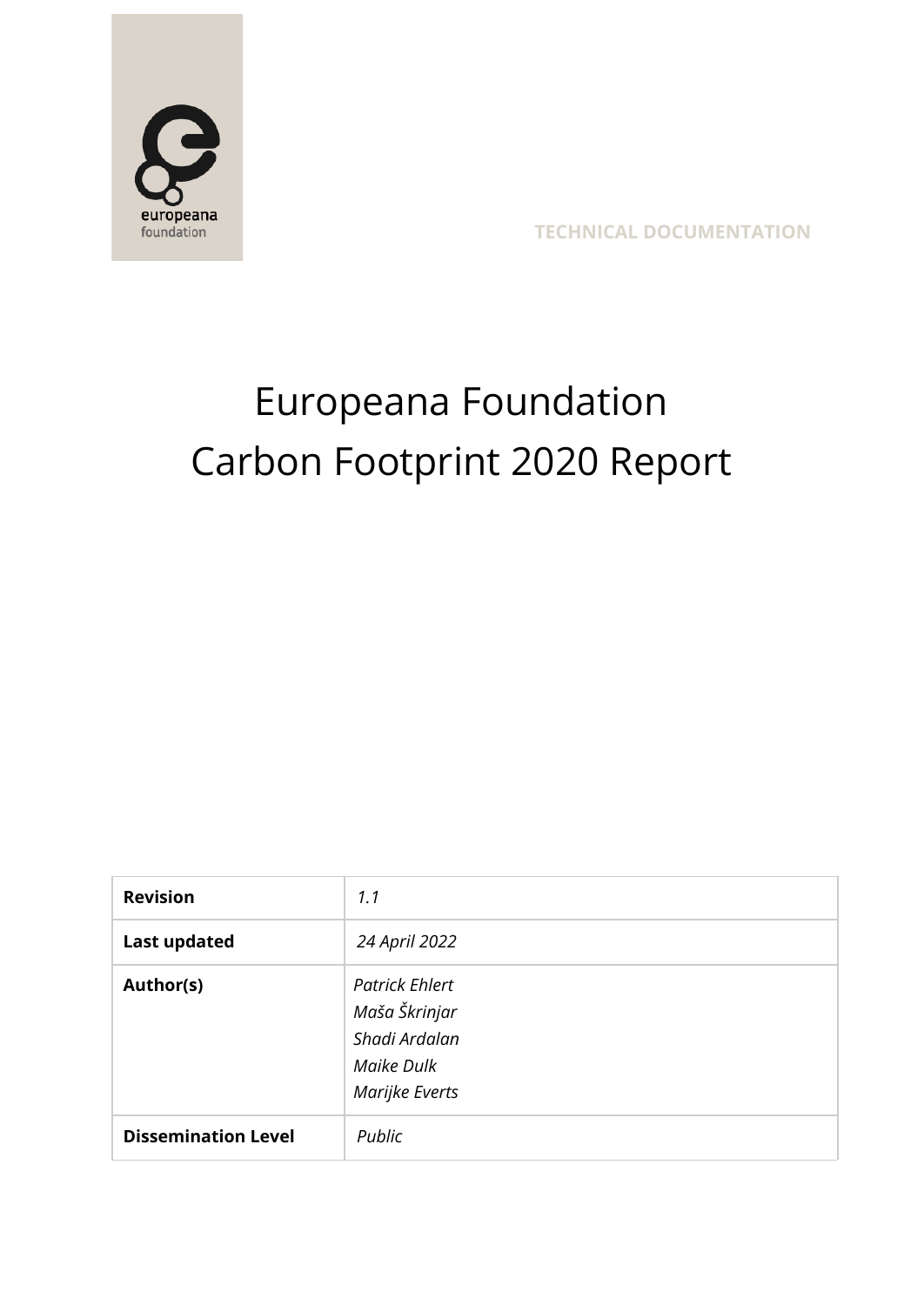## Executive Summary

A carbon footprint was calculated for the Europeana Foundation over the year 2020. In the calculation we identified three main areas that contributed to the total footprint;

- 1. working from home or the office;
- 2. the digital services Europeana Foundation provides;
- 3. business travel.

Not included in the calculation was daily commutes, manufacturing or disposal of computer devices, and overnight stays during business trips. We took a pessimistic view when analysing results, so the outcomes are more likely to be an overestimate than an underestimate.

#### **Resources**

We estimated that in 2020 the following resources were consumed:

| <b>Resource</b> | <b>Total usage</b> | <b>From renewable</b><br>resources (CO2 neutral) |
|-----------------|--------------------|--------------------------------------------------|
| Electricity     | 198,400 kWh        | 136,700 kWh                                      |
| Natural gas     | 16,700 m3          | 170 m3                                           |
| Water           | 360 m3             |                                                  |

*Table 1: resources consumed by working from home or the office and for providing Europeana's digital services*

About 73% of all electricity was used to power Europeana's digital services, the rest was consumed by working from home or the office. Almost 69% of all electricity and 1% of all heating energy came from renewable resources.

#### **Carbon footprint**

In total the carbon footprint of Europeana Foundation was estimated to be 87,300 kg CO2e. The use of renewable energy sources made sure that about 65,000 kg CO2e of emissions was avoided. Around 1460 kg worth of CO2e was compensated with carbon offsetting.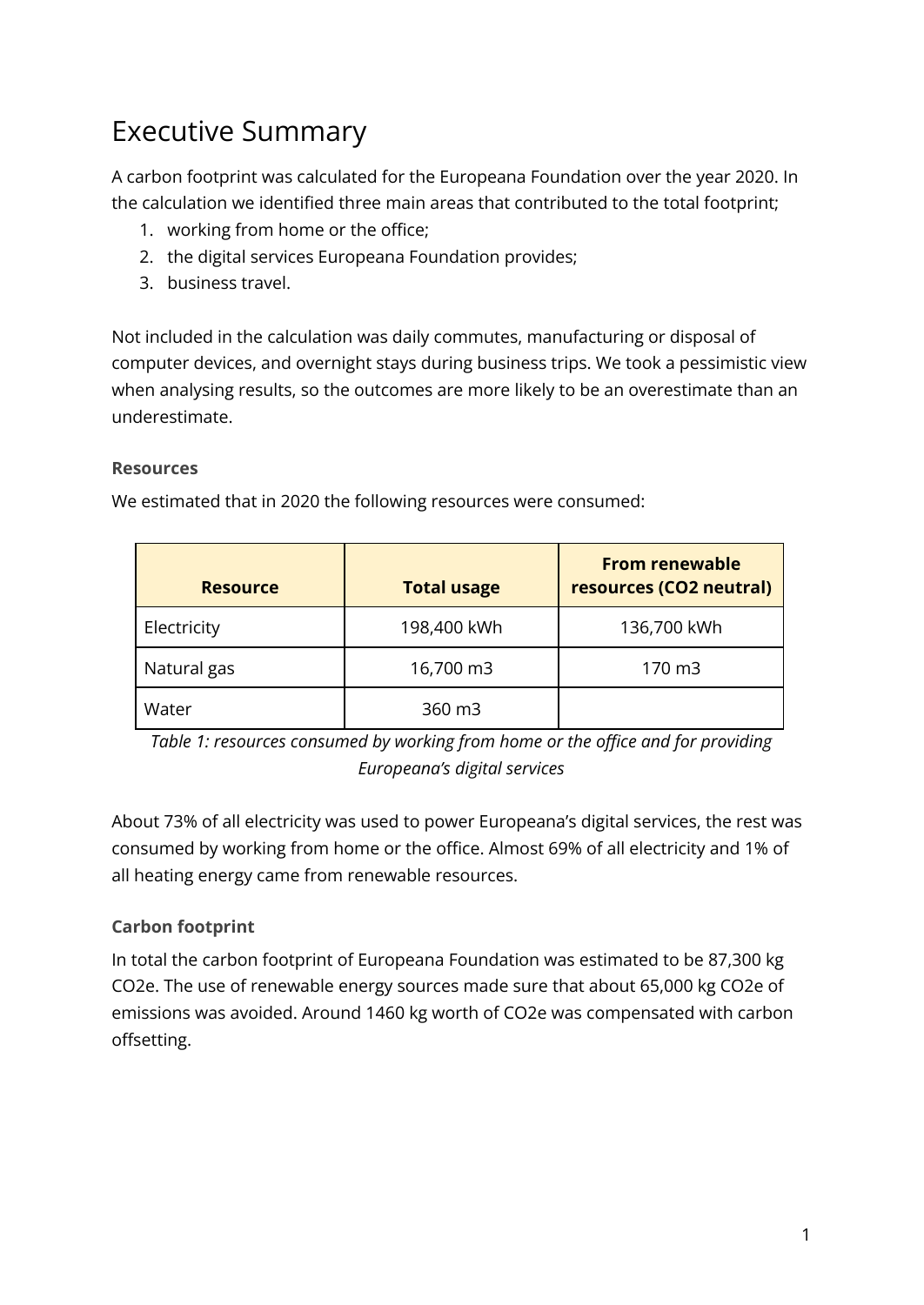| <b>Resource</b>          | <b>Carbon footprint</b><br>(in kg CO2e) | <b>Avoided emissions</b><br>(in kg CO2e) |
|--------------------------|-----------------------------------------|------------------------------------------|
| Electricity              | 42,000                                  | 64,700                                   |
| Natural gas              | 31,100                                  | 300                                      |
| Water                    | 110                                     |                                          |
| Petrol (business travel) | 14,000                                  |                                          |

*Table 2: carbon footprint per resource*

Europeana Foundation rents its office space and does not own any vehicles. This means that all emissions are scope 3.

The carbon footprint of working from home or the office was estimated to be 34,400 kg CO2e. The lack of precise energy consumption data at the office as well as a standardised methodology for calculating the carbon footprint of working from home, make this part of the calculations imprecise. Nevertheless, we feel that the methodology presented in this report can be used to get a good indication in what areas the organisation can improve and how its carbon footprint is progressing over time.

The digital services carbon footprint was estimated to be 38,900 kg CO2 which makes it the largest category contributing to the organisation's total carbon footprint.

For business travel in 2020 we estimated the carbon footprint to be 14,000 kg CO2e. Of this footprint 87% can be attributed to the Europeana Foundation, the rest to ENA members. Due to Covid-19 restrictions about 70% less business trips were made compared to 2018.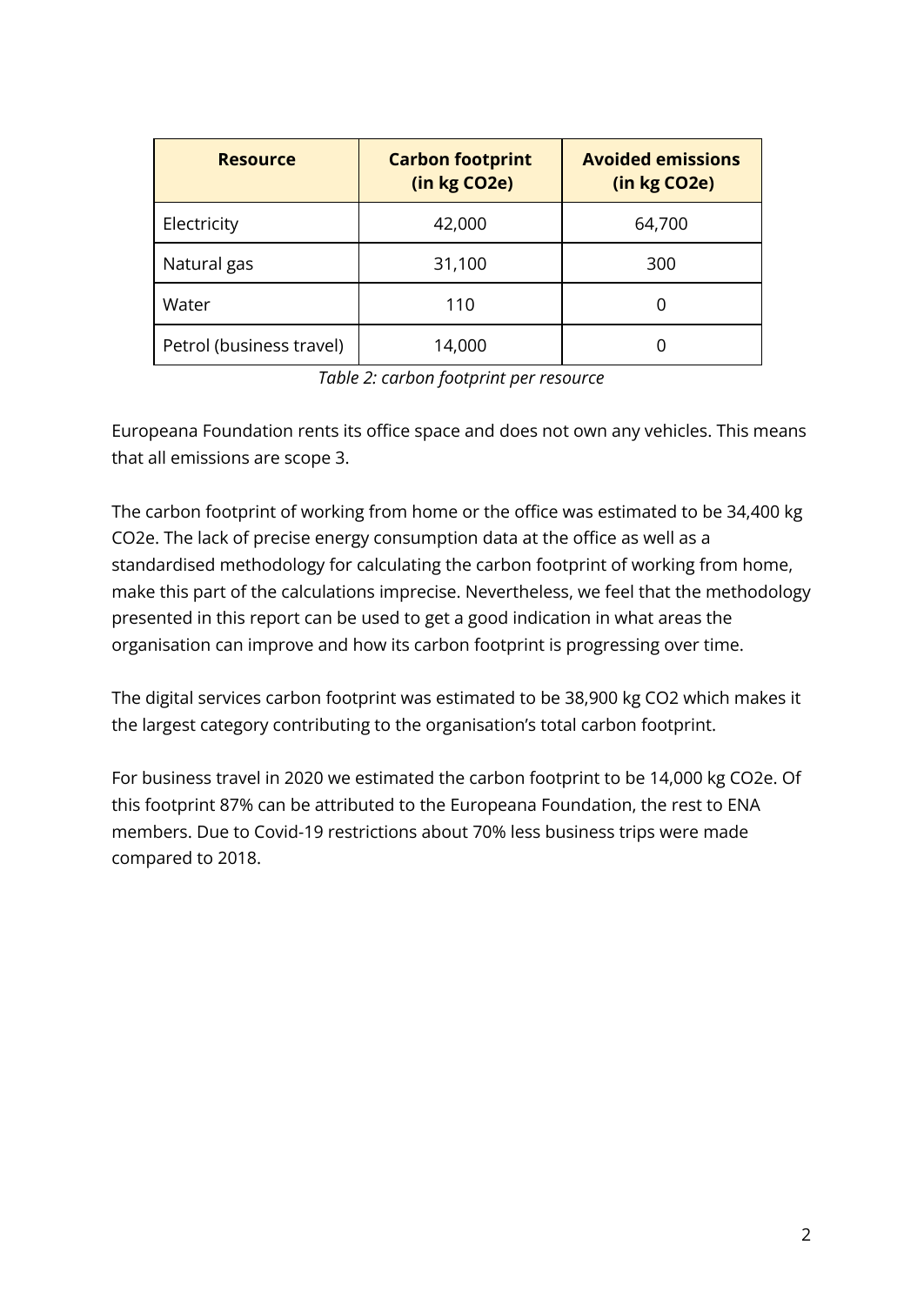

*Figure 1: Europeana Foundation carbon footprint divided per category*

#### **Conclusions**

.

In 2019 we received confirmation that all electricity used at the office and by our biggest hosting provider comes from 100% renewable resources. During our footprint calculations done in 2018 we did not have this confirmation yet, so all consumed electricity was counted as grey. Consequently the total footprint of Europeana Foundation in 2020 is much lower (about 69%) compared to calculations done in 2018. However compared to the rough estimate done in 2019, the organisation's carbon footprint did increase in 2020.

The activities with the biggest impact in terms of used resources in 2020 were using rented computer servers and working at the office. The largest contributors to the carbon footprint were powering computer servers hosted by PSNC and IBM Cloud, and heating workspaces. On average heating home workspaces costs about 18% more energy than heating office workspace.

Due to Covid the footprint of business travel was much reduced in 2020. Expectations are that this will increase again in the future. Travelling by train generally has the lowest impact, but selecting the best mode of transport is usually a trade off between travel time, costs and carbon footprint.

#### **Recommendations**

- Approach all service providers that do not use renewable energy (such as IBM Cloud, Amazon and PSNC) and ask them to switch to renewable energy.
- Schedule in an annual or bi-annual analysis of all servers and deployed services to see if they are still useful or can be decommissioned, or if a physical server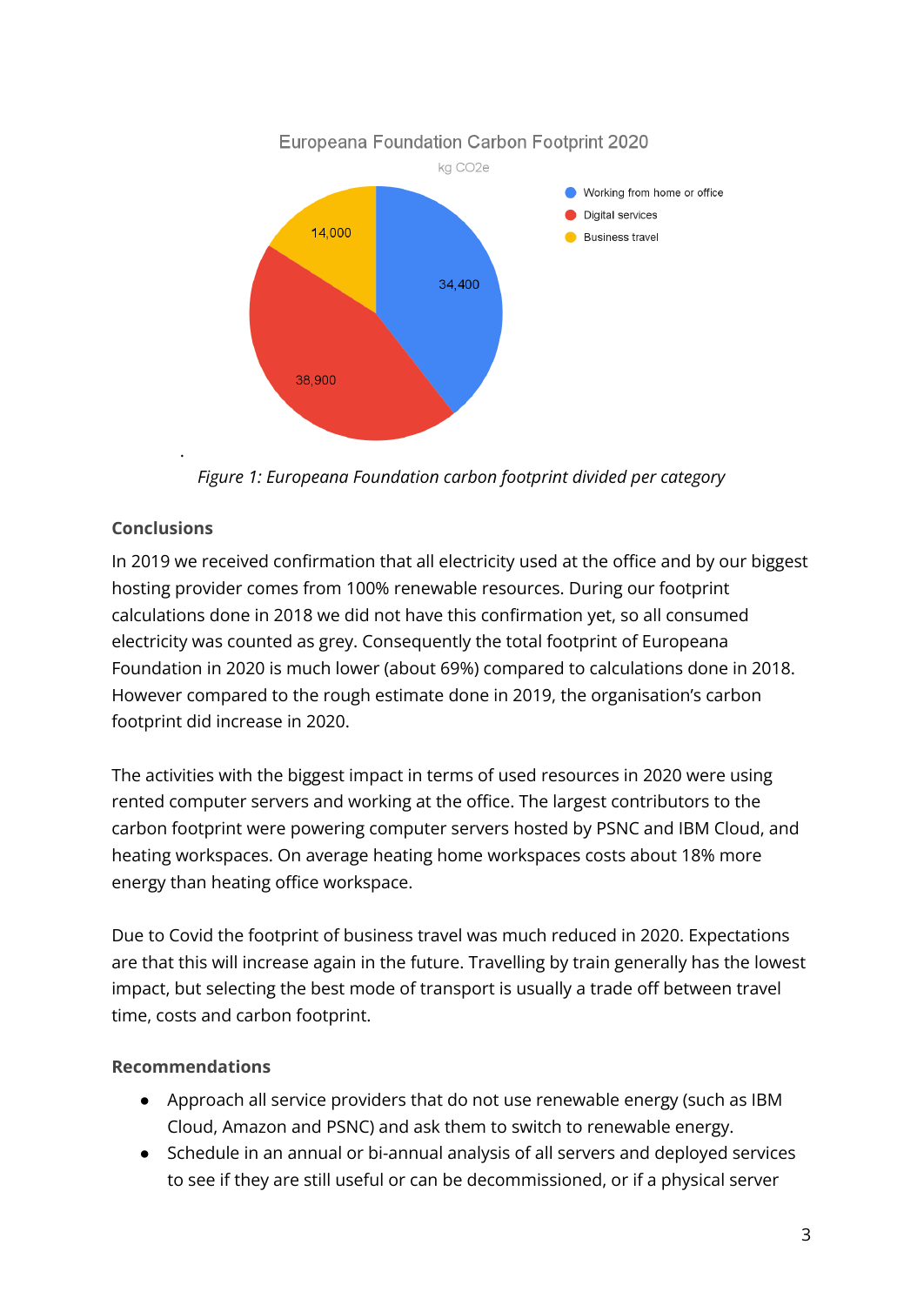can be replaced by a virtual one. Both software developers and system administrators should be involved in this activity.

- Investigate the environmental impact of the many other online tools and services that are currently used in the organisation and see if they can be replaced by ones that have a lower impact.
- Stimulate employees to work at the office, especially during colder periods (although this may conflict with Covid measures that recommend the opposite).
- Encourage employees to be mindful about their energy consumption, e.g. switching computers and lights off at the end of the day, limit printer usage, etc.
- Consider in what way Europeana can further help employees reduce the carbon footprint of working from home.
- When planning meetings, include also carbon footprint when weighing the pros and cons of travelling to an in-person meeting versus having a virtual meeting.
- For business trips, selecting the travel modality should be done based on total travel time, costs and carbon footprint. In many cases the extra time (and costs) for trips by train compared to flying is limited when the total travel time is under six to seven hours.
- Encourage staff to book environmental-friendly hotels and use local public transport.
- Include the carbon footprint of daily commutes in next year's calculation to improve the accuracy of comparing the impact of working from home vs. at the office
- Automate carbon footprint data gathering as much as possible so new calculations can be done faster and trend analysis becomes easier.
- Investigate the effectiveness of carbon offsetting.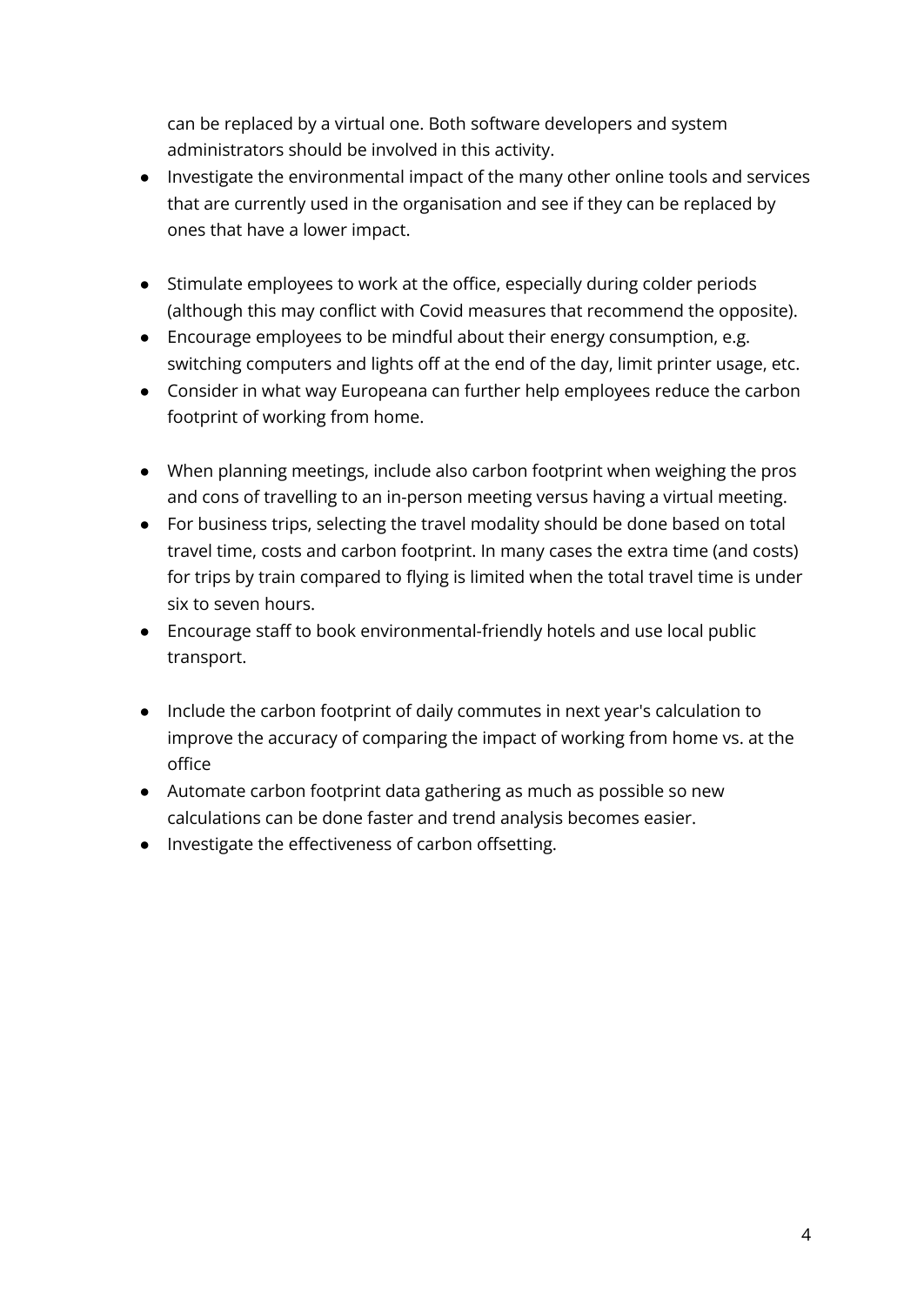## Abbreviations and Glossary

| Carbon intensity     | The amount of greenhouse gases emitted on average for<br>consuming one unit of a particular resource (e.g. for electricity a<br>typical unit is 1 kWh)                                       |
|----------------------|----------------------------------------------------------------------------------------------------------------------------------------------------------------------------------------------|
| Carbon offsetting    | Paying money to an organisation to reduce or remove<br>greenhouse gases elsewhere as compensation for your emissions                                                                         |
| CO <sub>2</sub> e    | Carbon dioxide equivalent, a measure where all emitted<br>greenhouse gases are converted to equivalent amounts of carbon<br>dioxide with the same global warming potential                   |
| EAF                  | Europeana Aggregators' Forum                                                                                                                                                                 |
| EF                   | Europeana Foundation                                                                                                                                                                         |
| EI                   | Europeana Initiative (EF + ENA + EAF)                                                                                                                                                        |
| <b>ENA</b>           | Europeana Network Association                                                                                                                                                                |
| <b>FTE</b>           | Full-Time Equivalent, the hours worked by one full-time employee                                                                                                                             |
| <b>LCA</b>           | Life Cycle Analysis, a method to calculate footprints of a product<br>or service over its entire life-span, including construction and<br>disposal. Also known as "cradle-to-grave" approach |
| <b>PUE</b>           | Power Usage Effectiveness, measure that indicates how efficient a<br>computer data centre uses its electricity (how much is consumed<br>by overhead systems for cooling and routing data)    |
| <b>REC</b>           | Renewable Energy Certificate, a tradable commodity that is issued<br>for electricity produced through the use of renewable energy<br>sources                                                 |
| <b>RFI</b>           | Radiative Forcing Index, a factor by which CO2 emissions from<br>plane travel is multiplied to arrive at the correct climate imprint of<br>flights at high altitudes                         |
| Scope 1<br>emissions | All direct greenhouse gas emissions from owned or controlled<br>sources                                                                                                                      |
| Scope 2<br>emissions | All Indirect greenhouse gas emissions from purchased energy<br>sources                                                                                                                       |
| Scope 3<br>emissions | All indirect greenhouse gas emissions for which a company is<br>responsible and that are not included in scope 2                                                                             |
| <b>WTW</b>           | Well-To-Wheel, commonly used to indicate all carbon emissions                                                                                                                                |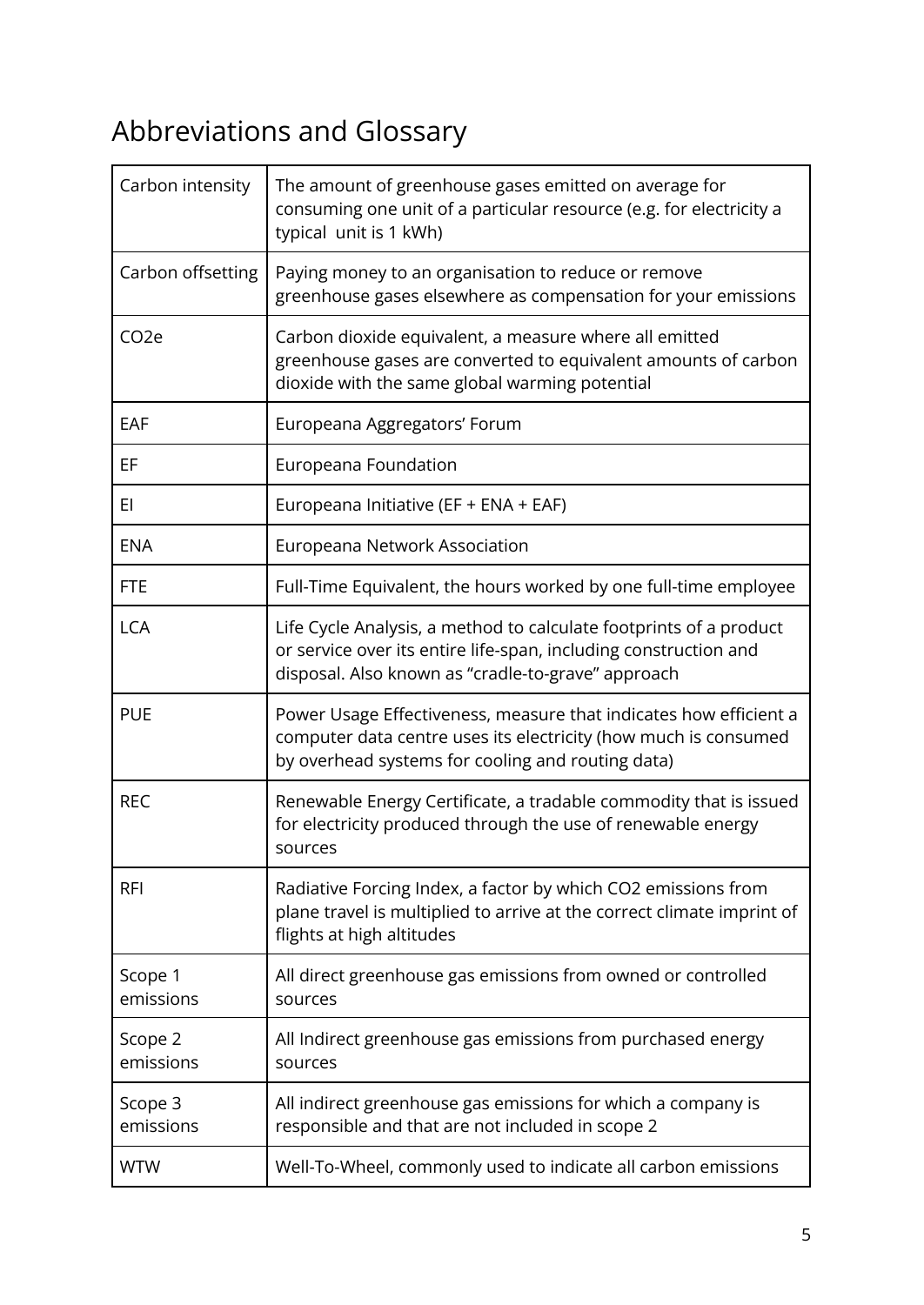| arising from extraction and production of a resource (well) until |
|-------------------------------------------------------------------|
| I using the resource (wheel). This excludes the footprint of any  |
| other prerequisites and of disposal.                              |

*Table 3: abbreviations used in this report*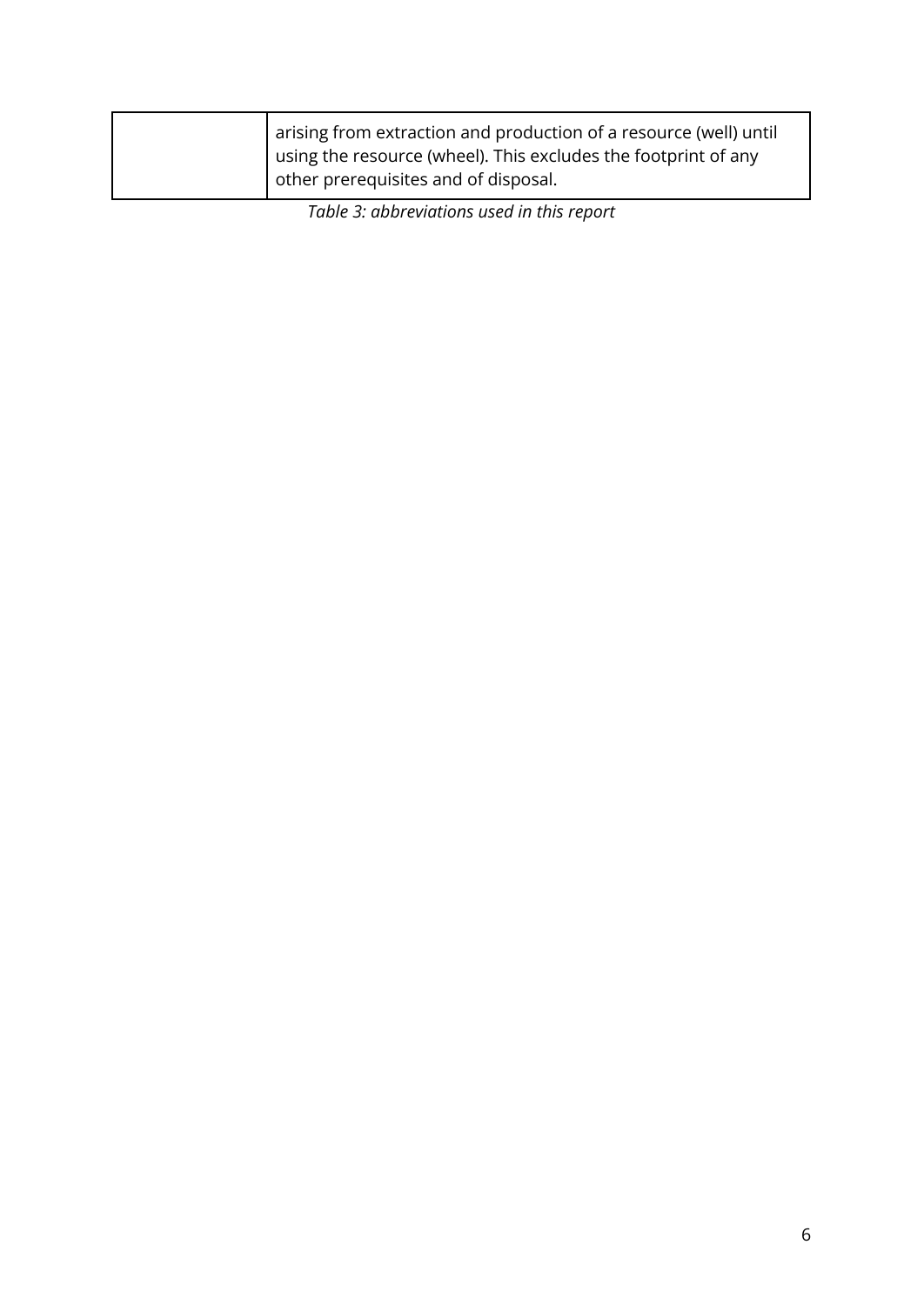## 1. Introduction

Europeana Foundation is dedicated to reducing its environmental impact. This includes advocating for and embedding working practices that minimise the digital cultural heritage sector's impact on climate and environment [[Europeana](#page-36-0) 2021].

In May 2021 the foundation's "Green" cross-team was set-up, consisting of five members from different teams. One of the main tasks of this team is to investigate the organisation's carbon footprint, identify opportunities for improvement and see if the organisation is making progress. This report describes the Foundation's carbon footprint calculation over 2020.

It is important to make a distinction between the Europeana Foundation and the overarching Europeana Initiative. The Europeana Initiative (EI) consists of the Europeana Foundation (EF), the Europeana Network Association (ENA) and the Europeana Aggregators' Forum (EAF). In this report we focus primarily on the carbon footprint of the Europeana Foundation. The main reason for this is that there is little to no footprint data available for the ENA and EAF. Where in this report we mention Europeana, we mean Europeana Foundation.

In December 2018 a first rough carbon footprint for EF was made [[Ehlert](#page-36-1) et al. 2019]. In this report we also compare the 2020 footprint with that of 2018.

We tried to follow the general recommendations regarding transparency of carbon footprint calculations as much as possible and made sure to include the exact scope, period, underlying data and conversion factors in this report [[CO2emissiefactoren.nl](#page-35-0) [2021a](#page-35-0)]. We also reported separately on carbon offsetting.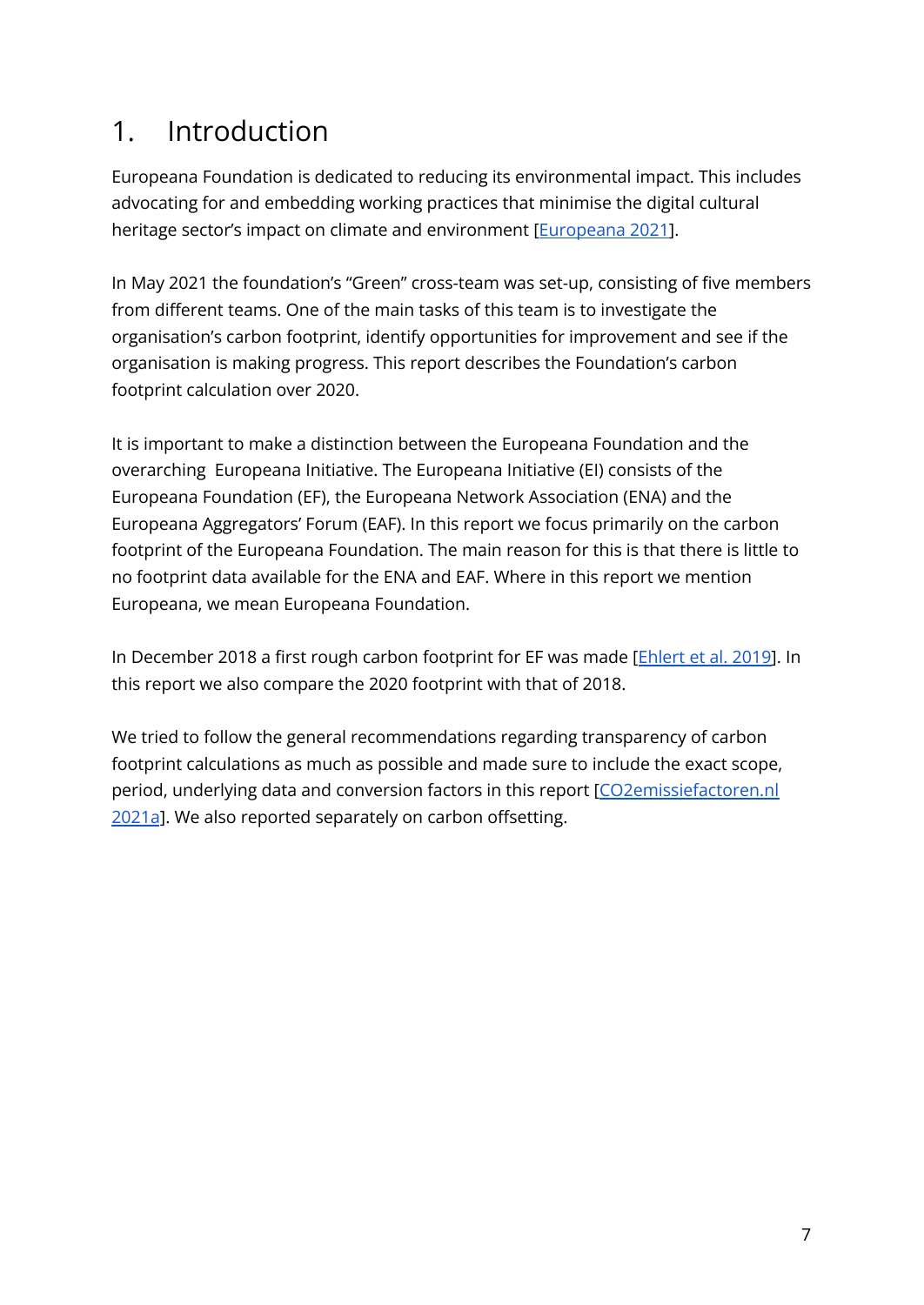## 2. Methodology

From our previous carbon footprint calculation done in December 2018 [[Ehlert](#page-36-1) et al. [2019](#page-36-1)], we already know that there are three major aspects that contribute to the organisation's carbon footprint:

- 1. Working from home or at the office;
- 2. Providing digital services;
- 3. Business travel.

During our investigation we tried to find other areas that have a significant carbon footprint, but none were identified. One possible exception could be daily commutes of employees. This was not investigated due to the lack of reliable data over 2020. However, we do not expect that daily commutes contribute a lot to the total carbon footprint because most employees use public transport and for the larger part of 2020 employees worked from home because of the Covid-19 outbreak.

Since Europeana rents their office space and does not own any vehicles, the emissions from all three main categories are scope 3 (as defined in the [Greenhouse](#page-36-2) Gas Protocol). This means that all greenhouse gas emissions arise from products or activities that are not under direct control of the organisation, which makes it hard to take measures.

We used a Well-To-Wheel (WTW) approach as this is common in many carbon footprint reports. With Well-To-Wheel we mean that in our calculations we take both the production and usage phase into account, but not the footprint of any prerequisites (e.g. the construction of a windmill) or that of the disposal phase (e.g. recycling a computer server).

Data gathering was done in the course of 2021. For most data we were able to get information about the situation in 2020, except for digital services. This means that the digital services footprint was based on data from 2021 which most likely led to a slightly higher footprint than in 2020 because new digital services were introduced.

We took a pessimistic view when analysing results, so the presented numbers are more likely to be an overestimate than an underestimate.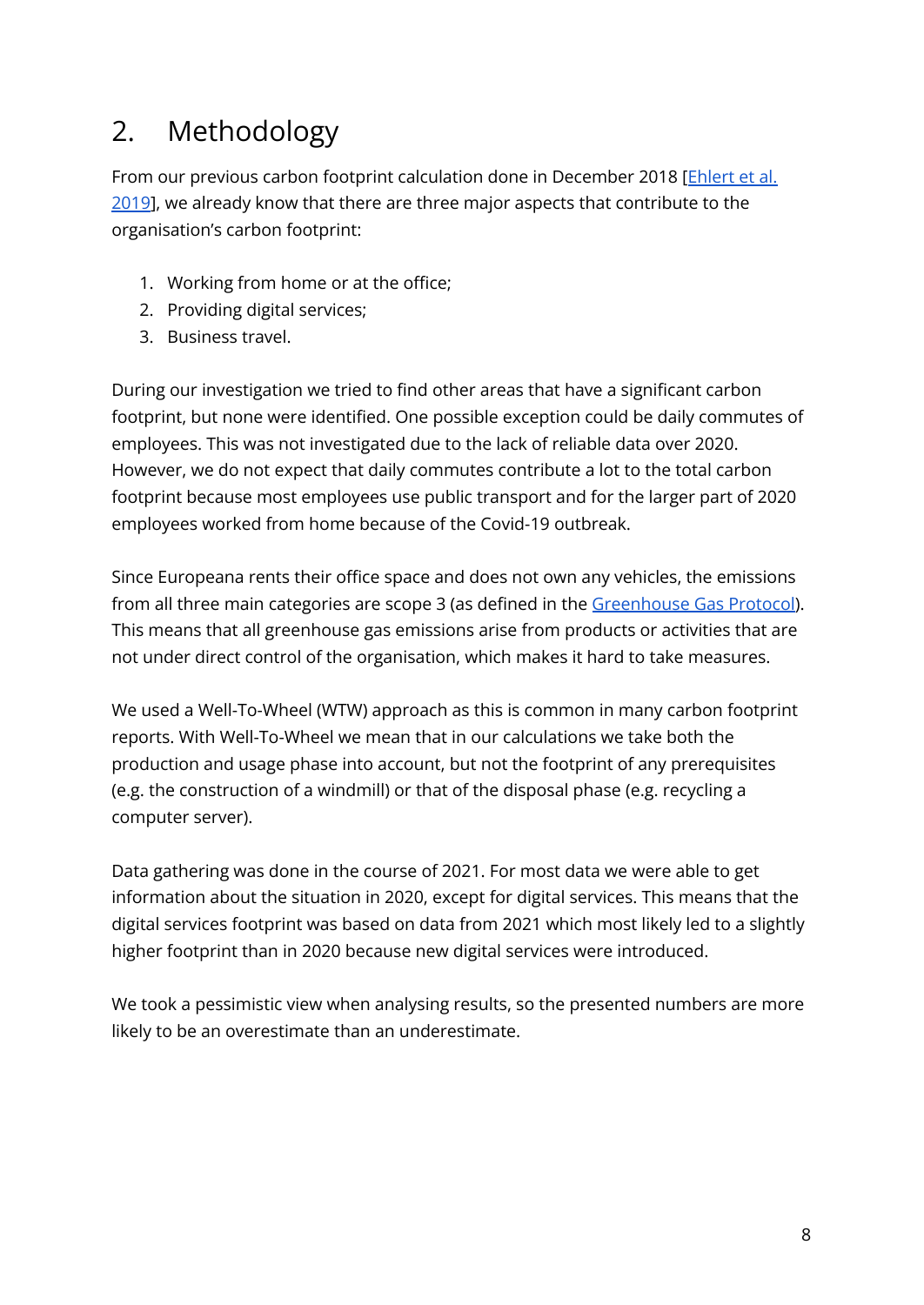### **2.1. Exact scope**

Included in the carbon footprint calculation are the following:

- 1. Electricity usage for a typical workspace; lighting, air-conditioning and computer/laptop usage;
- 2. Gas usage for heating workspaces;
- 3. Water usage at home during working hours or at the office;
- 4. Electricity usage for all computer servers running on behalf of Europeana;
- 5. Business travel.

Points 1,2 and 3 are explained further in section 2.2 (Office and home [working\),](#page-9-0) point 4 is explained in section 2.3 (Digital services) and for details on point 5 please refer to section 2.4 [\(Travel\)](#page-15-0).

Excluded in the calculation are:

- Daily commutes of EF employees;
- Overnight stays during business trips;
- Computer usage of ENA or EAG members or of people using the digital services offered by Europeana;
- Manufacturing and disposal of computer servers or other devices;
- Paper usage;
- Waste disposal;
- Third party server capacity for Europeana employees using various online tools like Google Mail, Google Drive, Synergy, Cloudflare, Pingdom, Runscope, etc.;
- The annual Europeana Conference which was held fully online in 2020.

The main reason for not including the aspects above is a lack of data and the unavailability of any estimated (standardised) carbon footprint data. For the Europeana 2020 conference a carbon footprint of the total event was estimated, including the footprint of all attendees. More information on this can be found in the Europeana 2020 Impact Assessment Report [\[McNeilly](#page-36-3) 2021].

## <span id="page-9-0"></span>**2.2. Office and home working**

In the course of 2020 the Netherlands went into a lockdown and many EF employees were forced to work from home. In our calculations we distinguish between a 'pre-Covid' and 'during Covid' timeframe. The pre-Covid period is from 1 January 2020 until 15 March 2020, which is the date the Netherlands went into their first lockdown. The during-Covid period is from 15 March until 1 January 2021.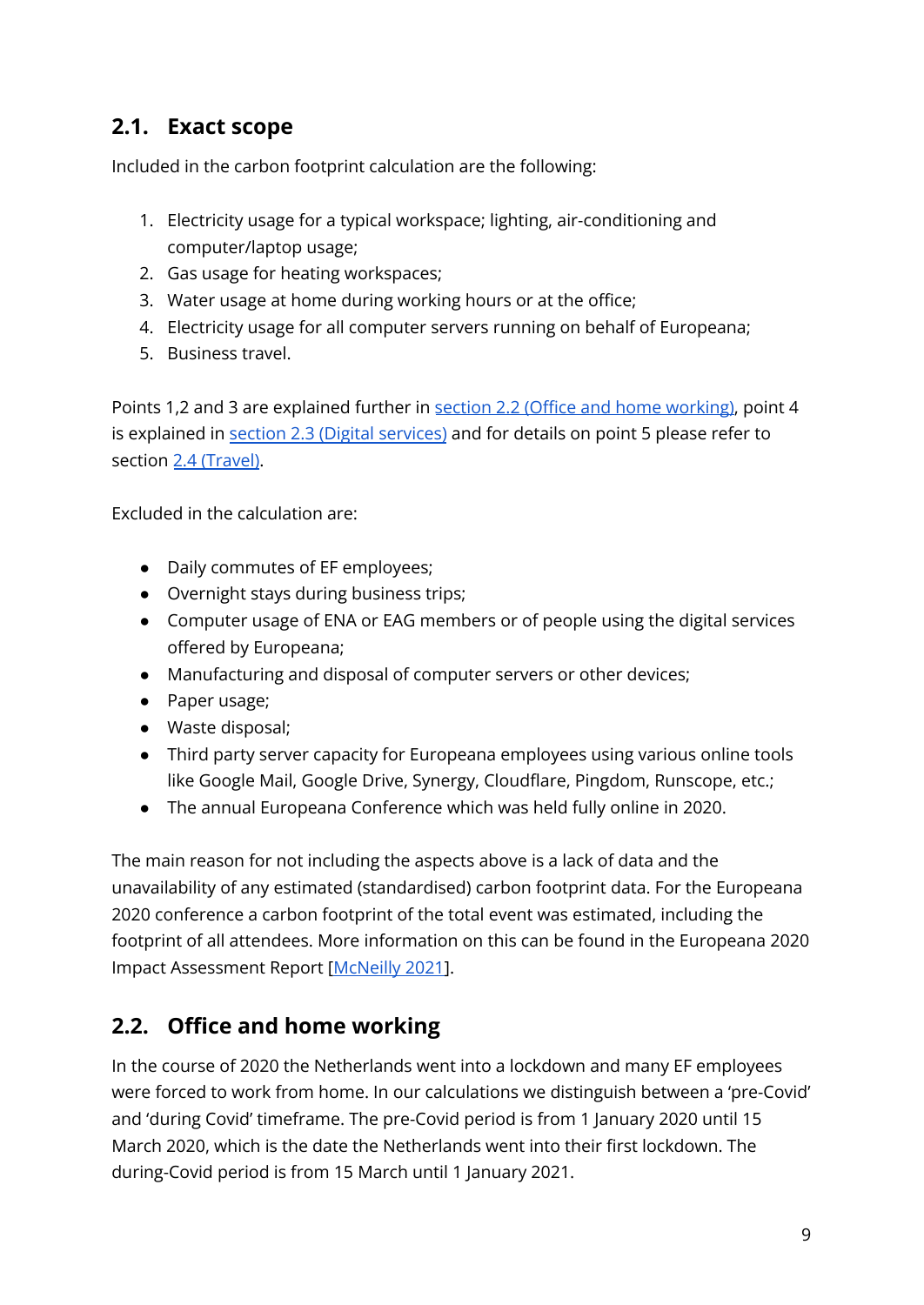Before Covid about 90% of all Europeana Foundation employees were working in The Netherlands. Over the course of 2020 several employees decided to work elsewhere, sometimes temporary, sometimes for a longer period. Since there is no data on who was working where and during what period, we decided to use resource consumption and carbon intensity figures for the Netherlands. This greatly simplifies the calculation and since carbon intensity factors for the Netherlands are a bit higher than the European average, there is little risk of underestimating emissions.

To simplify calculations for heating we assumed everyone uses natural gas (as is the common way of heating in The Netherlands) and converted all data on resources for heating to m3 of natural gas.

#### **2.2.1. 2018 calculation method**

A major difficulty in calculating the carbon footprint of working from home or at the office is the lack of measurements of used resources such as electricity, gas and water. The Europeana Foundation rents its office space from the Royal Library in The Hague and no energy consumption data specifically for Europeana is available.

In the 2018 carbon footprint calculation we used a rough estimation method for electricity, heating and water consumption based on a percentage of the total usage in the Royal Library building. We calculated that Europeana utilises roughly 1330 square metre or 1.66% of the total space in the Royal Library building. We then took the same percentage of the total Royal Library usage data of 2017. However we know that this led to an overestimation for several reasons:

- 1. A large amount of electricity is used by the systems that cool the Royal Library book storages and their data centre.
- 2. Quite a bit of the calculated used space is actually shared (e.g. hallways, kitchen area, toilets, staircase and elevator).
- 3. The Royal Library uses both district heating and natural gas. The latter is also used to humidify the library's book storage when necessary, so cannot be fully attributed to office heating.

For the 2020 carbon footprint calculation we first took the same approach as in 2018, but this led to much higher consumption figures than expected, especially for electricity usage during peak hours. Very few people worked in the Europeana office during the last three quarters, so we would have expected a much bigger decrease than the -23% (compared to 2018) that we found. This led us to conclude that this calculation method is more inaccurate than we first thought.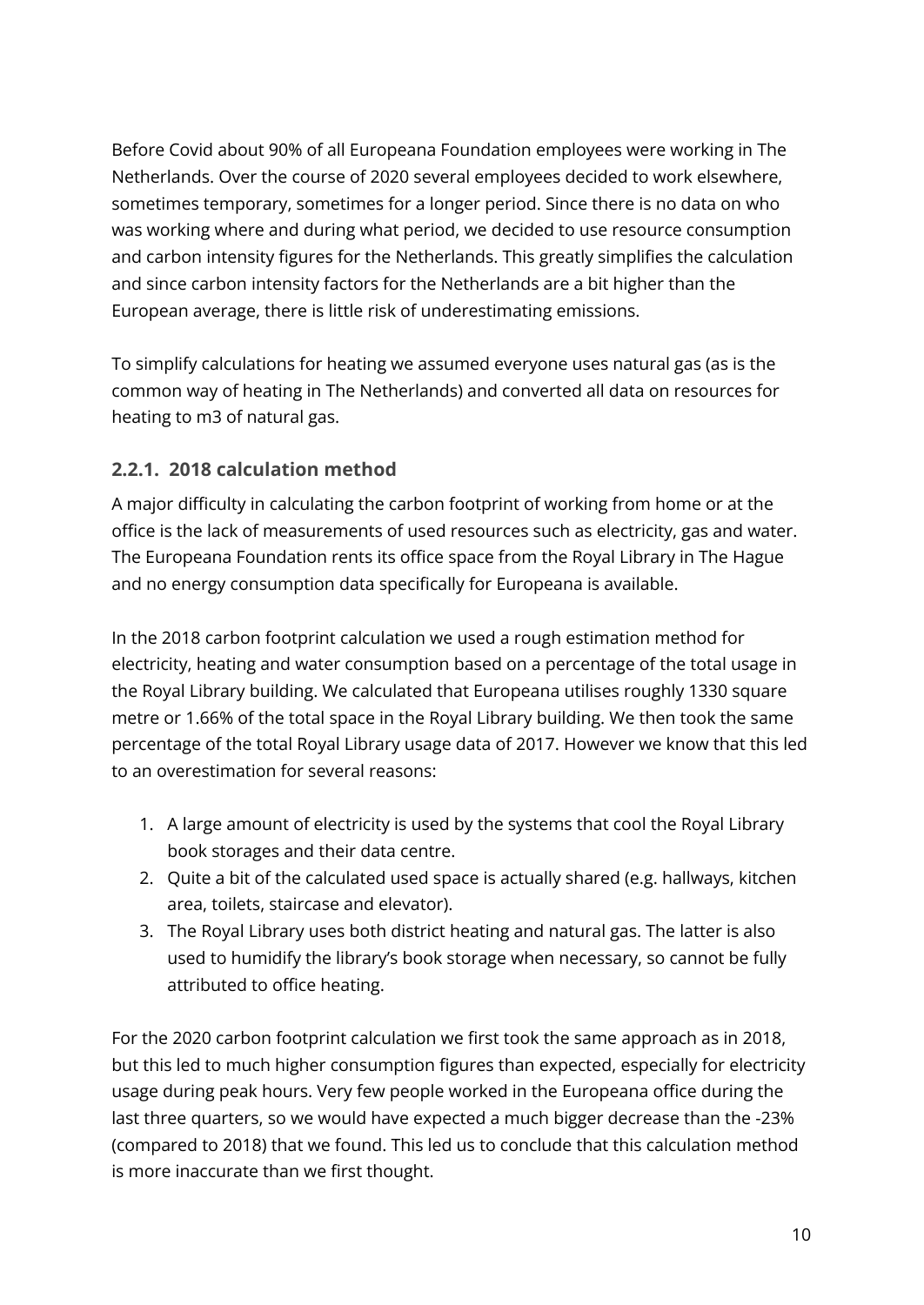#### **2.2.2. 2020 calculation method**

A problem with calculating the carbon footprint of working from home is that up until the Covid outbreak no organisation doing carbon footprint calculations seemed to take home working into account. One of the first organisations to propose a solution is EcoAct. In their Homeworking Emissions Whitepaper average numbers are presented for workspace electricity usage, lighting, heating and cooling for both the UK and the US [[EcoAct](#page-35-1) 2020]. We decided to follow a similar method and adjust some of the EcoAct numbers. For this we used both our own gathered data as well as the numbers we found for the average Dutch government office resource consumption [[Milieubarometer](#page-36-4) 2021]. This led us to draw up two 'average consumption' profiles; one for working from home and one for working at the office. Both profiles represent the resources used by one full-time working employee (FTE) per year (see table below).

|                             | <b>Working at the office</b> | <b>Working from home</b> |
|-----------------------------|------------------------------|--------------------------|
| <b>Electricity laptop</b>   | 237 kWh                      | 237 kWh                  |
| <b>Electricity lighting</b> | 25 kWh                       | 17 kWh                   |
| <b>Electricity cooling</b>  | 15 kWh                       | 9 kWh                    |
| <b>Gas usage heating</b>    | 239 m3                       | 281 m3                   |
| <b>Water usage</b>          | $5.3 \, m3$                  | 7.6 <sub>m3</sub>        |

*Table 5: average resource consumption data per year per FTE*

The resource consumption numbers for governmental offices that we used actually have a big range of typical electricity, gas and water usage per FTE. In our calculations we used the 'average' number, but this does mean that there is quite a big margin of uncertainty in these numbers. More details on how the consumption numbers listed in table 5 were derived can be found in Appendix A.

#### **2.2.3. Baseline office resource consumption**

The approach described above with average resource consumption covers working hours only and neglects resources consumed at the office outside of working hours. For example electricity used by printers or computers that remain turned on, hallway lighting or a refrigerator. This becomes especially problematic if the office is not used such as during a Covid lockdown. That is why we added a "baseline" office consumption pattern as an estimate for used resources outside of working hours.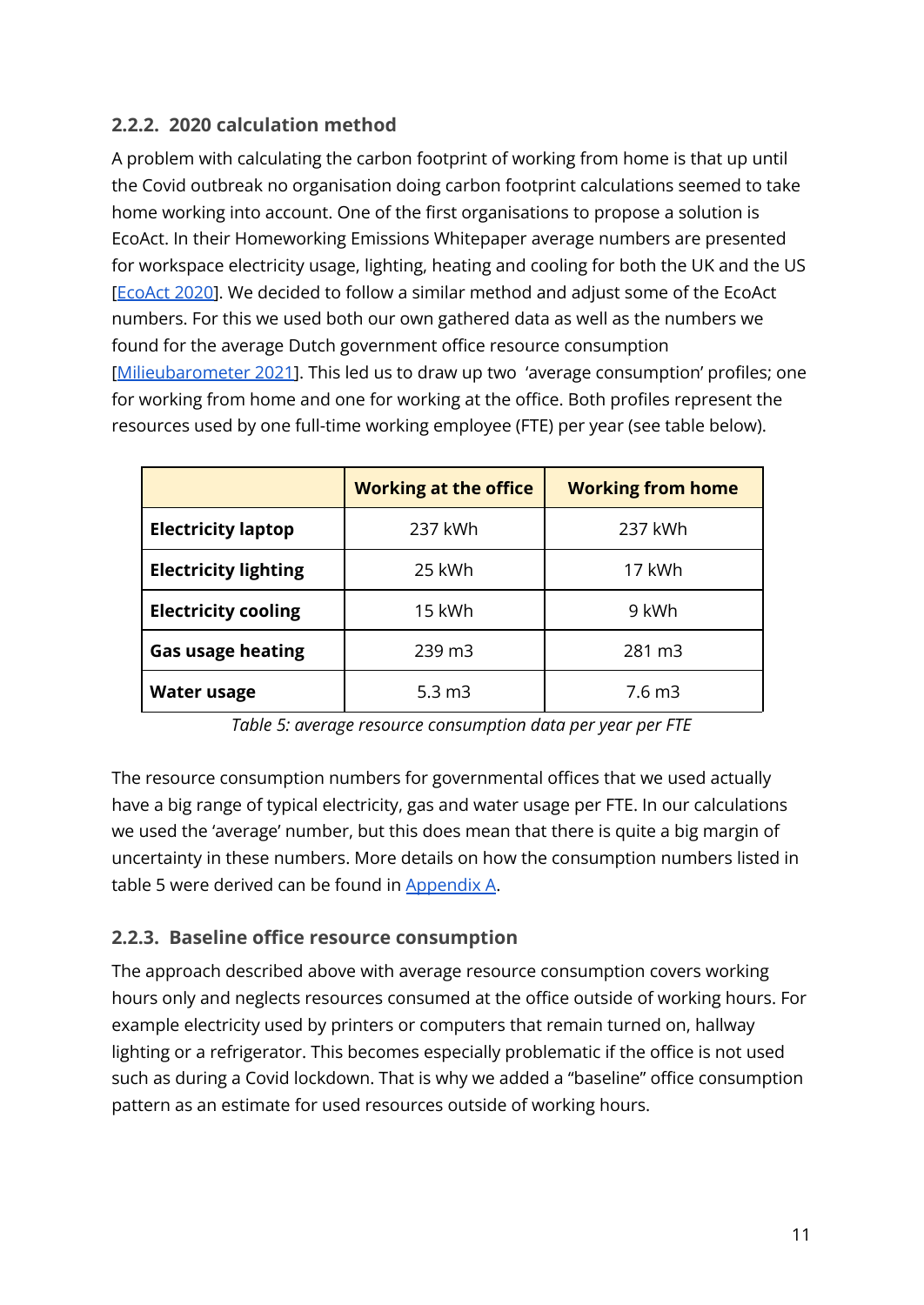#### <span id="page-12-0"></span>**2.2.4. Carbon intensity**

To convert resource consumption into carbon footprint we used the carbon intensity factors as listed by the Dutch [CO2emissiefactoren.nl](#page-35-2) website. This website provides common Dutch conversion factors with the goal of making it easier to compare carbon footprint analyses.

According to CO2emissiefactoren the Well-To-Wheel (WTW) carbon intensity of electricity from wind, hydro and solar is 0 and that of biomass is 0,075. Since we are not able to distinguish between these electricity types we simply used one carbon intensity for renewable energy and set that to 0. No carbon intensity of drinking water is available, so here we used the number presented by the [Milieubarometer](#page-36-4) website that says their numbers are in-line with those of CO2 emissiefactoren.

| <b>Resource</b>                   | <b>Kg CO2/unit</b><br>(WTW) | Unit           |
|-----------------------------------|-----------------------------|----------------|
| <b>Electricity grey</b>           | 0,556                       | kWh            |
| <b>Electricity unknown origin</b> | 0,475                       | kWh            |
| <b>Electricity renewable</b>      | 0                           | kWh            |
| <b>Natural gas</b>                | 1.884                       | Nm3            |
| <b>Drinking water</b>             | 0.298                       | m <sub>3</sub> |

*Table 6: used carbon intensities for working from home and at the office in the Netherlands 1 .*

## **2.3. Digital services**

Europeana Foundation offers a wide range of digital services. The most visible one is the [Europeana.eu](https://www.europeana.eu) website. This website is powered by multiple APIs that are also used by other software developers to build their own digital services. The data that Europeana offers is ingested via the in-house Metis aggregation system. This service is also available to aggregator organisations.

#### **2.3.1. Scope**

Included in the digital services carbon footprint is the energy consumption of:

- All applications deployed at IBM Cloud service provider
- Physical and virtual servers rented at providers Hetzner and Digital Ocean

<sup>1</sup> *All numbers retrieved from [co2emissiefactoren.nl](#page-35-2) on 24 Sep 2021, except "drinking water" that was retrieved from [milieubarometer.nl](#page-36-4)* on *2 Nov 2021*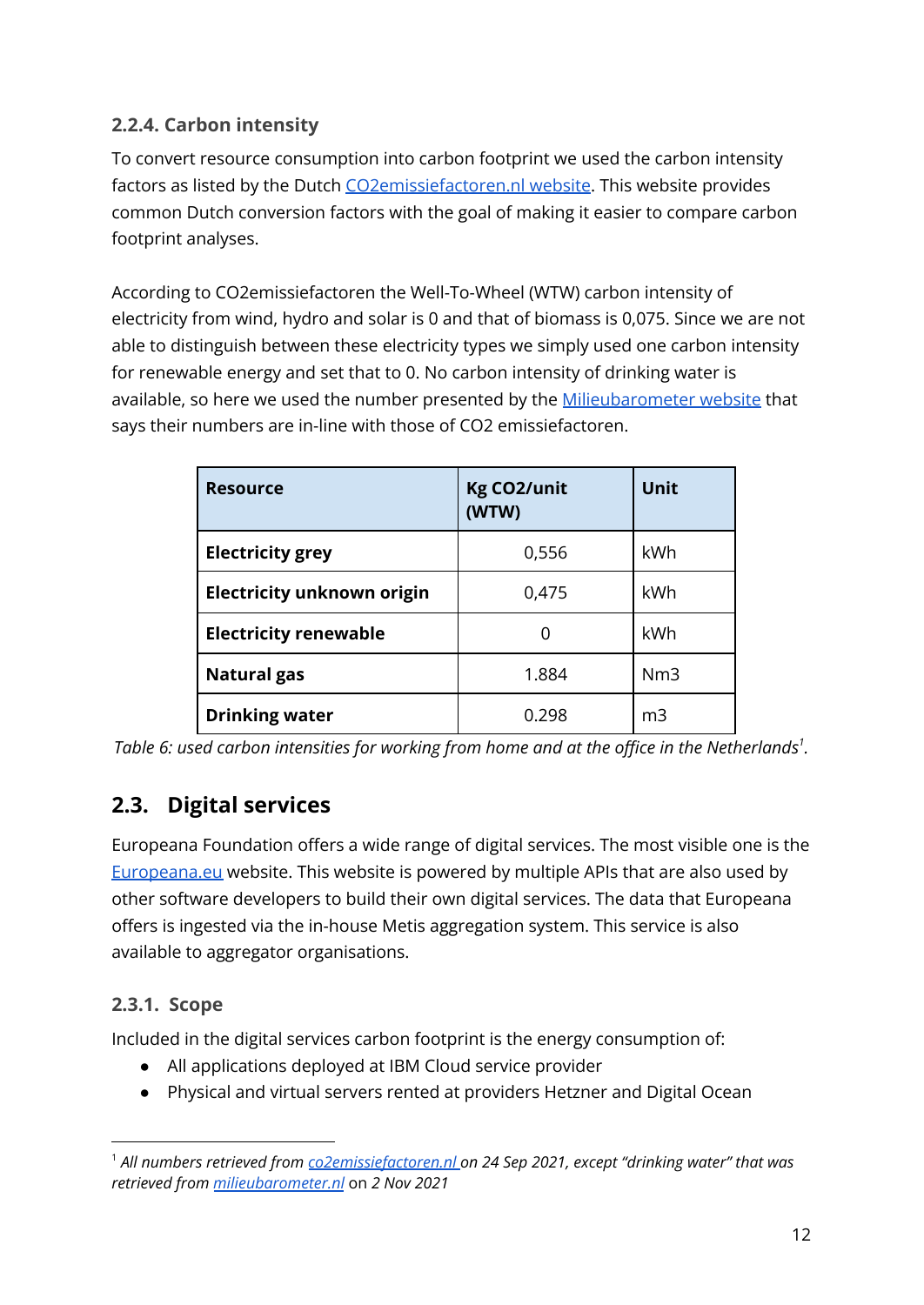- Physical and virtual servers used by partner PSNC to power (part of) Europeana's ingestion pipeline
- Used large data storages (IBM Cloud S3 and Amazon S3)

Excluded in the digital service footprint are:

- Cloudflare service (content delivery and DDoS mitigation service)
- Experimental failover Kubernetes environment at Hetzner (decommissioned in 2021)
- Server capacity of other 3rd party online service providers specifically for Europeana such as Google Workspace (e.g. GMail, Google Drive, Google Meet, Google Calendar<sup>2</sup>), Jira, Slack, Basecamp, Zoom, GitHub, Pingdom.
- Emissions for manufacturing and disposal of hardware

The main reason for not including the aspects above is again the lack of reliable resource consumption or footprint data. At the start of our investigation, we drew up a list of online tools and services used in the organisation. The electricity for using these tools and services is to some extent already part of the 'workspace' footprint, but ideally we should also take into account how much of the provider's server capacity on average is used by Europeana. Unfortunately, very few organisations are able or willing to share such information, so we limited ourselves to the 'biggest' services for which we can at least estimate resource consumption (IBM Cloud, Hetzner, PSNC and Digital Ocean). We expect that for many services that are not used often (e.g. Trello, Postman, Metroretro, Blazemeter) the total impact is negligible.

#### **2.3.2. Electricity consumption**

There is no standardised carbon footprint methodology for situations where precise electricity consumption information of digital services is not available. In our 2018 carbon footprint calculation we estimated the average electricity consumption for various situations:

- Dedicated (busy) physical server used for production
- Dedicated (less used) physical server used for testing
- Shared server used to host virtual machines

For our calculations over 2020 we took a similar approach, but drawing on the methodology used by others such as the open-source Cloud Carbon [Footprint](#page-35-3) tool, we now also took data centre efficiency into account. A common measure to indicate data centre efficiency is Power Usage Effectiveness (PUE). This describes the amount of electricity consumed directly by computer servers, versus the total data centre

 $2$  Google reports that their services are carbon neutral because all their emissions are offsetted.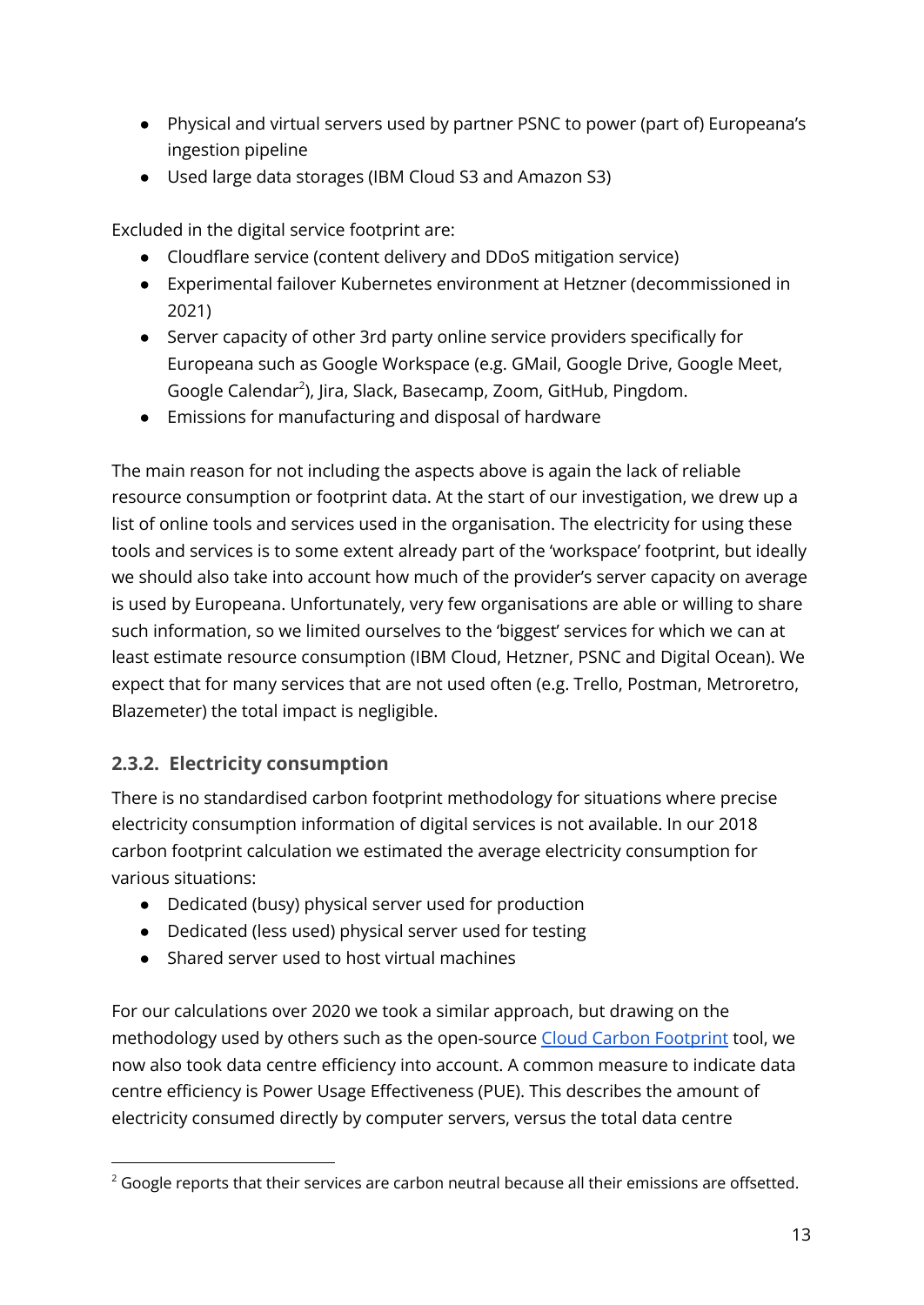electricity usage including 'overhead' systems such as cooling and routing data. In the past data centres have been accused of manipulating their PUE numbers, but there currently is no better alternative to calculate the electricity consumed by overhead systems. Not all data centres report their PUE and in those cases we estimated an average PUE of 1.2.

For large data storages this approach is not possible because one usually rents and pays for storage space (for example in Gigabytes), so the amount of servers involved is unknown. In these cases we used a different method where we estimated how much electricity it takes to store 1 Terabyte (TB) of data in the cloud. We named this the storage-energy factor. We did the same in our 2018 footprint calculations, but there we used a higher storage-energy factor. For 2020 we estimated the storage factor to be 31.6 kWh/TB/year, whereas in 2018 this was estimated to be 41 kWh/TB/year. The lower number was based on data found in the methodology of the Cloud Carbon [Footprint](https://www.cloudcarbonfootprint.org/docs/methodology/#appendix-i-energy-coefficients) tool and other online [estimates](#page-36-5).

To summarise, computer server energy consumption is calculated using the following formula:

```
Estimated average server electricity consumption * number of
servers * data centre PUE
```
Except for large data storages where we used:

Amount of data stored \* storage-energy factor \* data centre PUE

#### **2.3.3. Carbon intensity**

To calculate a carbon footprint we multiplied electricity consumption with electricity carbon intensity. However different servers run in different countries. For Europeana most servers are located in Germany, but some also in Poland, Finland and the Netherlands. This means we had to find electricity carbon intensity figures for all of these countries. In our 2018 calculations we used a scientific paper from [[Moro](#page-36-6) and [Lonza](#page-36-6) 2018] that used a WTW approach but was based on data from 2013. In the 2020 footprint calculation we used more recent data from 2017 and 2018 (listed in the table below) that resulted in slightly lower carbon intensity figures [[carbonfootprint.com](#page-35-4)] [2018](#page-35-4)].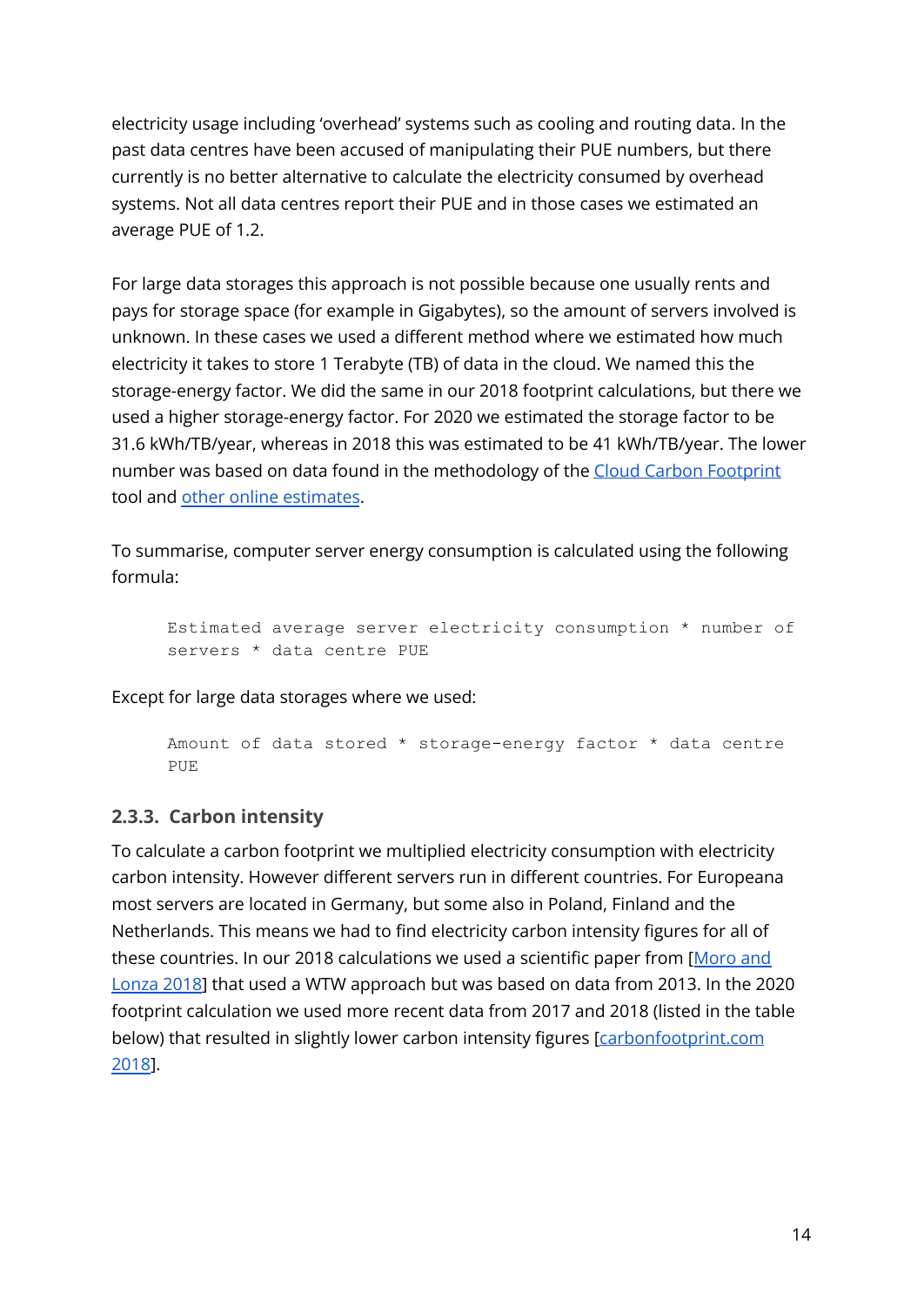| Source data 2017/2018 take<br>from Carbonfootprint.com | <b>Average kilogram CO2e/kWh of</b><br>electricity |
|--------------------------------------------------------|----------------------------------------------------|
| Germany                                                | 0.4880                                             |
| Poland                                                 | 0.8360                                             |
| Ireland                                                | 0.4420                                             |
| Finland                                                | 0.1850                                             |
| Netherlands                                            | 0.4590                                             |

*Table 7: carbon intensity as listed by carbonfootprint.com and used in our calculations (except that of the Netherlands)*

Unfortunately carbonfootprint.com does not explain exactly how they derived these numbers, but the carbon intensity for The Netherlands is fairly close to the one listed by CO2emissiefactoren.nl (0,427 for electricity of unknown origin) which we mentioned in [section](#page-12-0) 2.2.4.

### <span id="page-15-0"></span>**2.4. Business travel**

We gathered Travel Expenses Claim forms of EF staff and ENA Members for the year 2020. From the forms we extracted information about departure and arrival locations, entered this information in the selected online carbon footprint calculator and summed up carbon emissions from individual journeys. In the calculations we included the following types of travel:

- regular office visits of employees stationed abroad,
- regular office visits of Governing Board members,
- all Europeana staff (stationed in the Netherlands and abroad) and Network members travel to meetings and events.

Daily commutes of employees were not included.

#### **2.4.1. Selection of online carbon footprint calculator**

Most trips in 2020 were done by train or plane, with only one trip by car. We looked at the calculators that cover different modes of transport (aviation, road and rail), are free to use, and are based on trustworthy methodology. After comparing several different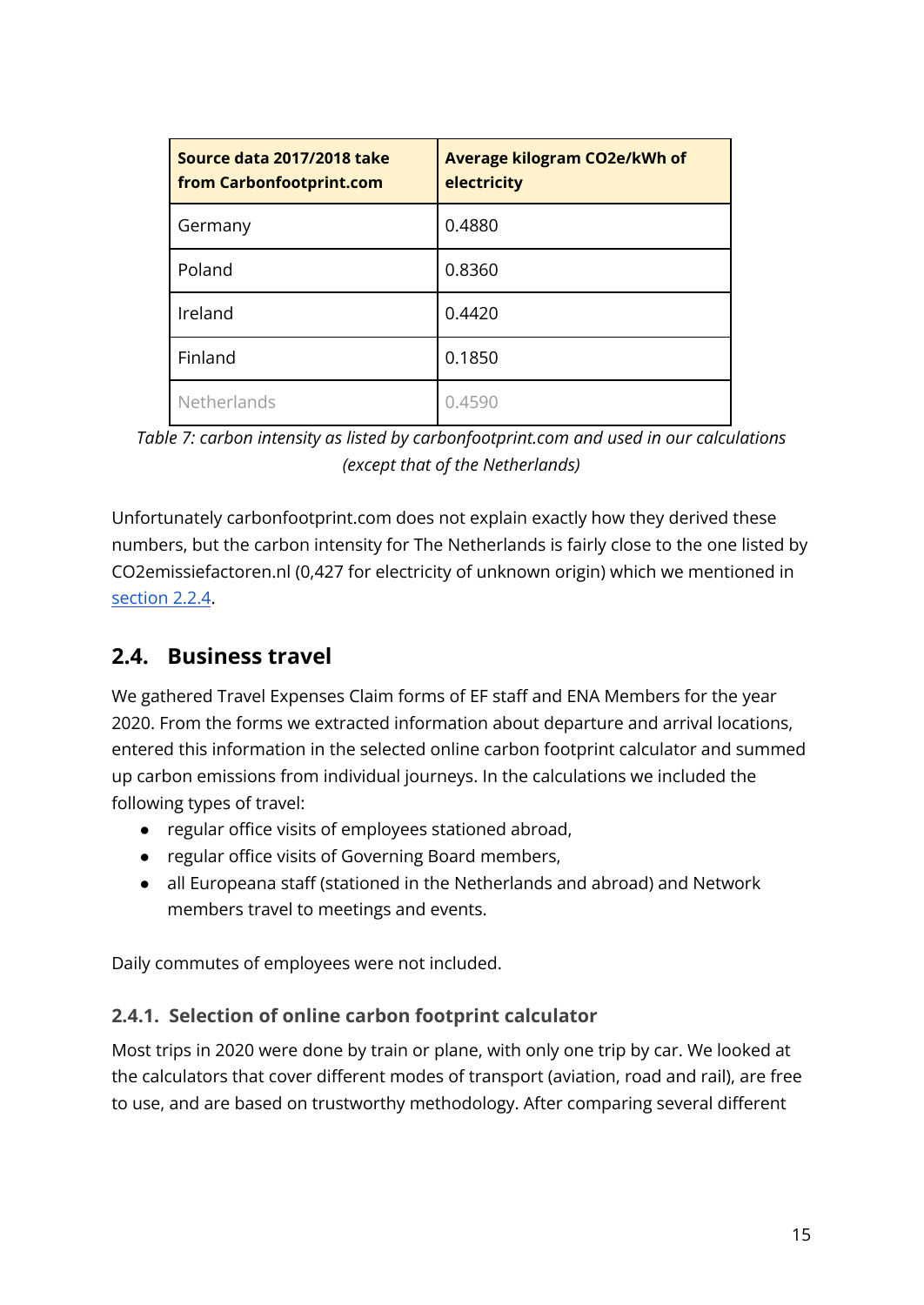calculators<sup>3</sup>, we concluded that there is no perfect carbon footprint calculator for travel, and that calculations and methodology used vary greatly between different calculators.

For the purposes of this report, we decided to use the **[EcoPassenger](#page-35-5)** calculator because it uses a trustworthy methodology (based on a Well-To-Wheel perspective) that is well documented and can be used for all three types of travel (aviation, rail and road). EcoPassenger allows the inclusion of "CO2 emissions with climate factor" for plane travel. This means that non-CO2 warming effects of flying like water vapour and nitrogen oxides are included in the calculations. In literature, the climate factor is often referred to as RFI (radiative forcing index), which is a factor by which regular CO2 emissions are multiplied to arrive at the correct climate imprint of flights at high altitudes. We know that emissions high up in the air have a stronger negative impact than emissions at ground level, but the debate about how to correctly adjust for these emissions is still ongoing. We decided to include the RFI climate factor in our calculations, even if a widely accepted consensus about how high the factor should be is not reached yet. EcoPassenger uses average RFI factor 1.27 - 2.5 for flights over 500km (see [\[EcoPassenger](#page-35-6) 2016], pp. 20-21).

A downside of the EcoPassenger calculator is that the RFI factor can only be activated after you do a calculation (so you need to redo it with the RFI setting enabled) and that some destinations are not recognized properly.

<sup>&</sup>lt;sup>3</sup> These are the calculators we tested: **EcoPassenger**, Myclimate for [car](https://co2.myclimate.org/en/car_calculators/new) and air [travel,](https://co2.myclimate.org/en/flight_calculators/new) Carbonfootprint.com calculator for bus & [train](https://calculator.carbonfootprint.com/calculator.aspx?tab=3), [car](https://calculator.carbonfootprint.com/calculator.aspx?tab=4) and air [travel](https://calculator.carbonfootprint.com/calculator.aspx?tab=3), [Trees](https://treesforall.nl/en/calculate-emission/) for All, [ICAO](https://www.icao.int/environmental-protection/CarbonOffset/Pages/default.aspx) for air [travel,](https://www.icao.int/environmental-protection/CarbonOffset/Pages/default.aspx) [Sustainabletravel.org](https://sustainabletravel.org/our-work/carbon-offsets/calculate-footprint/) for air travel, [Atmosfair](https://www.atmosfair.de/en/offset/flight/) for air travel.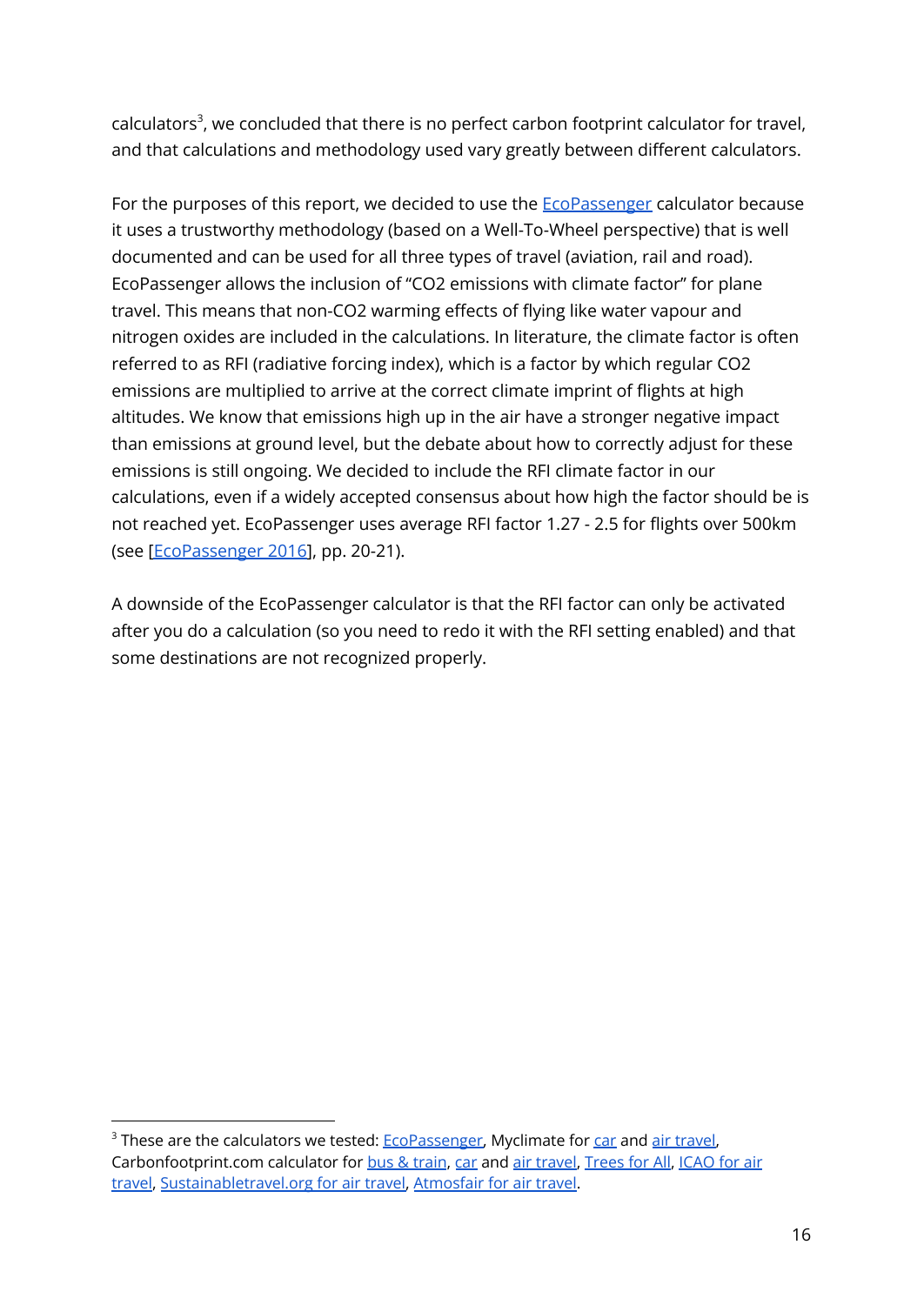## 3. Measurements

We measured the total amount of used resources (water, natural gas and electricity) as well as the part that comes from renewable sources. Since the footprint of renewable resources was set to 0, the total carbon footprint only includes the emissions from non-renewable resources. We also reported separately on carbon offsetting. We did not subtract any carbon offsetting from the total carbon footprint.

To avoid a sense of false precision we rounded carbon footprint outcomes up to 1000 to the nearest factor of 10. Bigger numbers were rounded to the nearest factor of 100.

### **3.1. Office and home working**

#### **3.1.1. Number of FTE**

Using data obtained from the HR department we calculated the following averages for the pre-Covid and during-Covid periods:

| <b>Pre-covid</b>                               | <b>People</b> | <b>FTE</b> |
|------------------------------------------------|---------------|------------|
| Average number of people working at the office | 45.6          | 43.9       |
| Average number of people working from home     | 6             | 5.8        |
| <b>During covid</b>                            | <b>People</b> | FTE        |
| Average number of people working at the office | 5.5           | 5.3        |
| Average number of people working from home     | 48.9          | 47.1       |

*Table 8: Calculated FTE in 2020 before and during Covid*

On average EF employees have a contract for 38.5 hours, so FTE is calculated using the total number of people times 38.5 / 40.

#### **3.1.2. Baseline office consumption**

From the Royal Library total figures we can see that about 45% of all electricity is spent during off-peak hours, so for the baseline energy consumption we estimated this to be 45% of 84,853 = 39,138 kWh.

For gas usage we really do not know anything about usage outside of office hours. For lack of a better method we used a similar approach as for electricity: 45% of 5,977 m3 =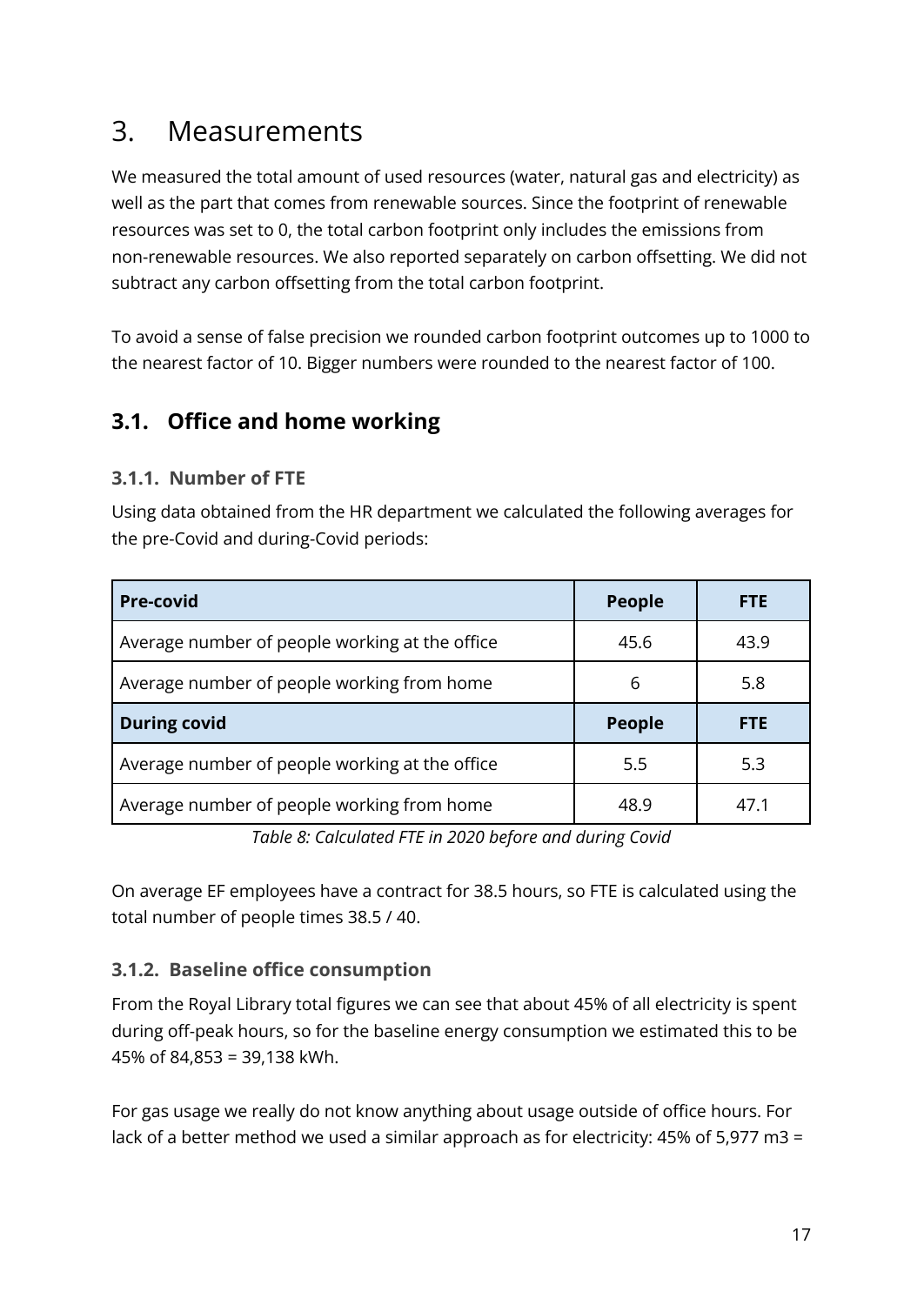2,703 m3. However we realise that this is very much a wild guess and probably an overestimate.

#### **3.1.3. Survey**

To refine our home working calculations we held a brief survey. The results are listed below:

- There were 34 responses. With around 62 employees at that time this is a response rate of 55%.
- Two respondents (5.9%) indicated that their home is energy neutral and one respondent (2.9%) said their home is almost energy neutral. 31 people (91.2%) were not sure or said their home is not energy neutral.
- 22 people (64.7%) have a contract with their energy supplier to use 100% green electricity guaranteed. Furthermore two respondents indicated they have co-ownership of a windmill and one respondent has PV panels for generating electricity. These three persons also indicated that they have a 100% green electricity contract.
- Most people (33) use natural gas for heating. One person uses solar thermal panels as well as natural gas, and one person uses oil and an electric underfloor. Two persons that use natural gas mentioned that all emissions were offset according to their energy contract.
- Three respondents (8.8%) of Europeana employee households use air-conditioning on very hot days, and one respondent said they have air conditioning but hardly ever use it.
- 22 respondents normally have two people working in the house, 11 are alone and one person said there are 3 people.

We do suspect that most survey respondents have an interest in sustainability and that the survey results are very much biassed.

#### **Average number of people**

The last point in the survey results showed that on average 1.71 people are working from home. This means that for heating and air-conditioning estimated resource consumption was divided over 1.71 people.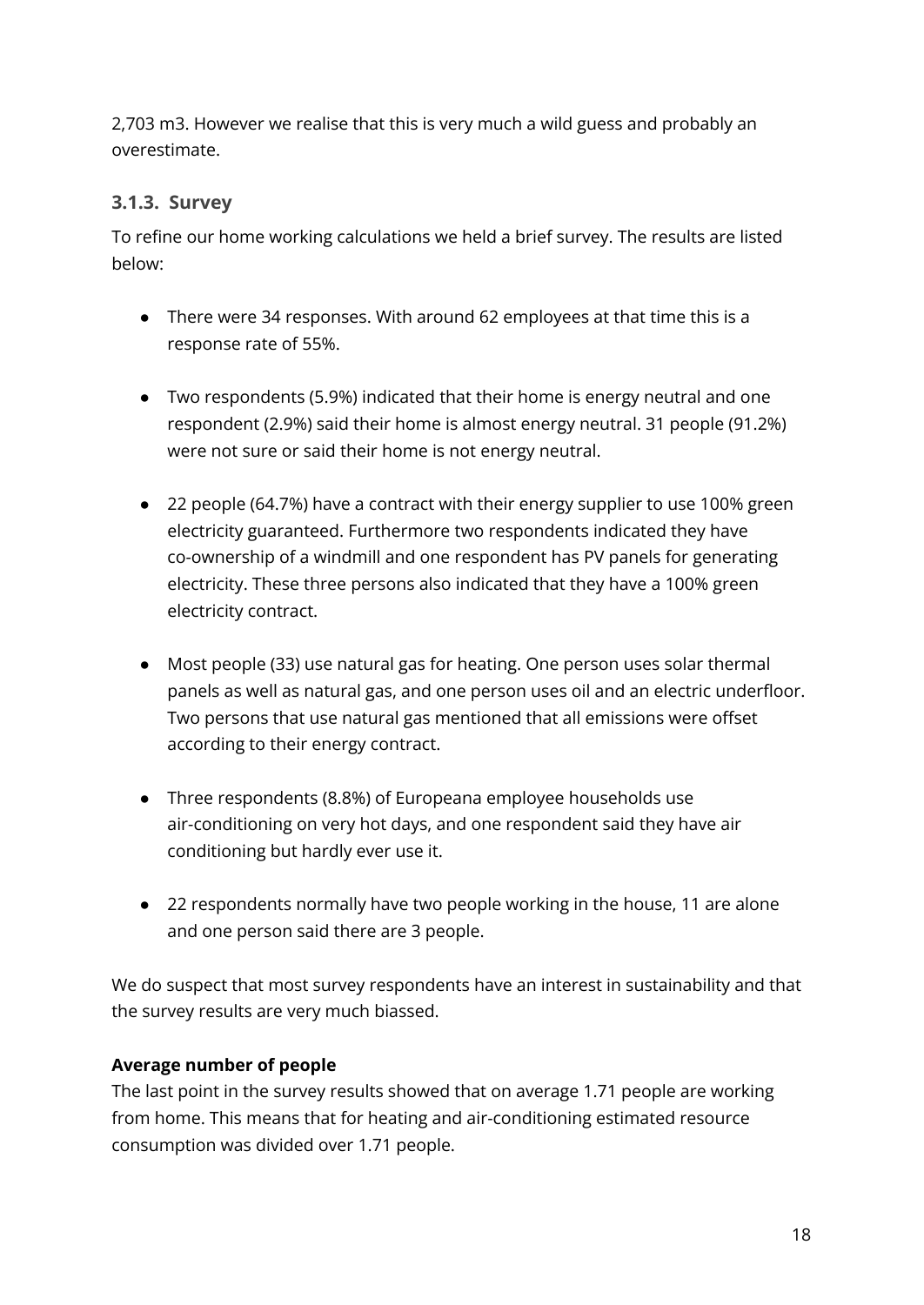#### **Heating**

Very few of the respondents indicated that their home is energy neutral and even fewer responded that their home is heated using a renewable energy source. This could be conflicting information, but It could also be that for answering the first question people considered carbon offsetting to be energy neutral.

For our calculations we took a pessimistic approach and assumed that only 1.6% (one out of a total of 62 employees) used renewable resources for heating. For offsetting emissions we assumed that to be 3.2% (two people).

#### **Air conditioning**

With 8.8% of all respondents using air-conditioning only on very hot days and 2.9% saying they use air-conditioning only rarely, we rounded this to 10%.

#### **Electricity**

We were a bit surprised about the rather high number of respondents (22 in total or 64%) saying that their electricity company is providing them with 100% green electricity, because in 2019 only 18.9% of all electricity generated in the Netherlands was from renewable sources [Wise [2020](#page-36-7)]. Several Dutch NGOs have criticised electricity companies to "greenwash" grey electricity delivered to consumers by buying RECs that are abundantly available in Scandinavia, instead of investing in new renewable energy resources.

Taking this discussion into account and again using a pessimistic approach, we assumed that the 22 respondents are all the employees that use renewable energy, so this leads to 35.5% using renewable energy. For offsetting emissions we assumed 1.6% (one respondent).

#### **3.1.4. Resource usage and carbon footprint**

Using the average resource consumption patterns for working from home and working at the office we calculated resource consumption as listed in table 9.

| <b>Resource</b> | <b>Total usage</b> | <b>From renewable</b><br>resources (CO2 neutral) |
|-----------------|--------------------|--------------------------------------------------|
| Electricity     | 53,000 kWh         | 46,400 kWh                                       |
| Natural gas     | 16,700 m3          | 170 m3                                           |
| Water           | 360 m3             |                                                  |

*Table 9: resource consumption for working from home and at the office.*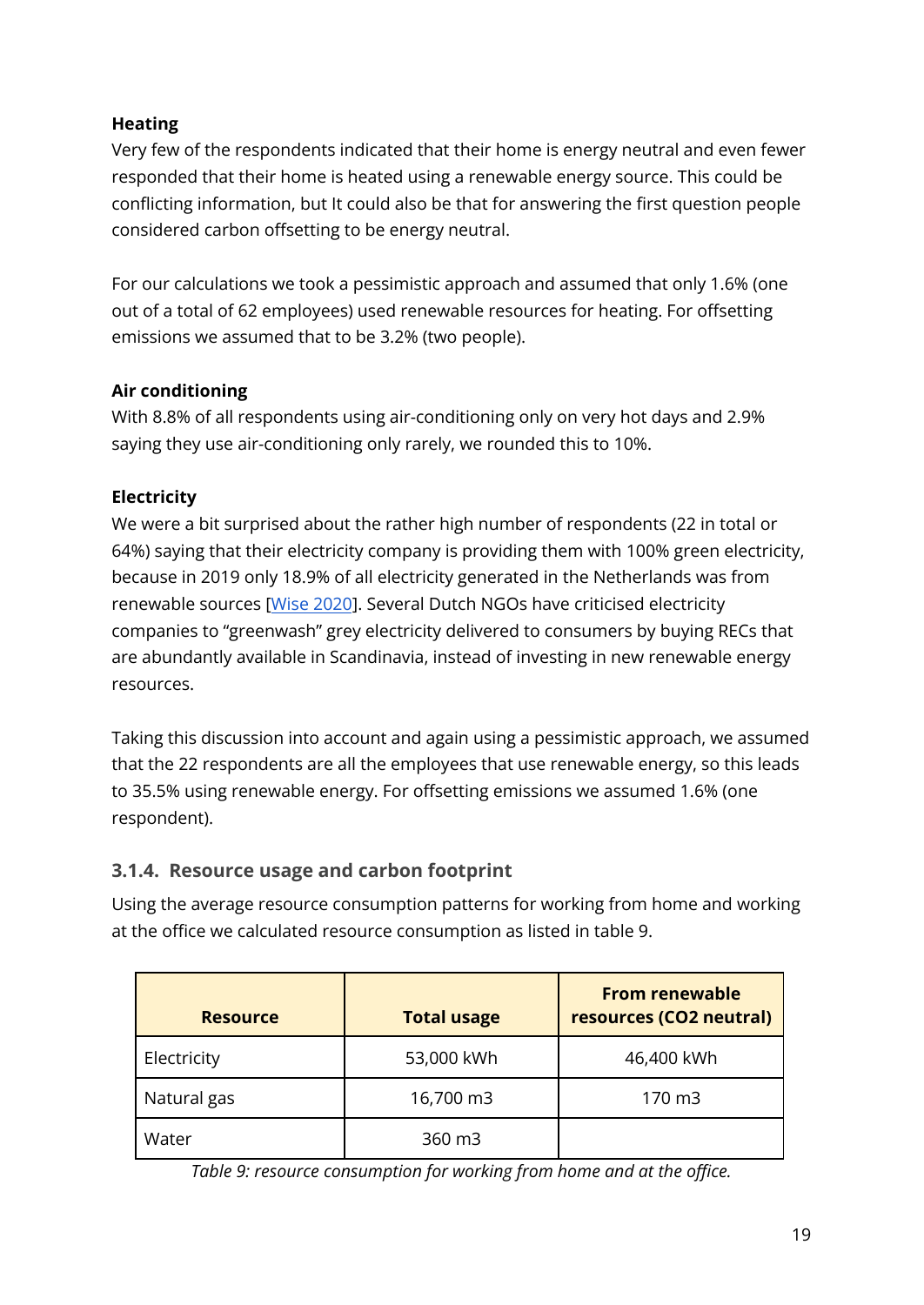The resulting carbon footprint is 34,400 kg CO2e, not including 680 kg of emissions that were offset. The larger part of all emissions comes from heating.

| <b>Resource</b> | <b>Carbon footprint</b><br>(kg CO <sub>2</sub> e) | <b>Avoided emissions</b><br>(kg CO <sub>2</sub> e) |
|-----------------|---------------------------------------------------|----------------------------------------------------|
| Electricity     | 3,100                                             | 22,000                                             |
| Natural gas     | 31,150                                            | 330                                                |
| Water           | 110                                               |                                                    |

*Table 10: total carbon footprint per resource and the amount of avoided emissions because of the use of renewable energy sources*

## **3.2. Digital services**

In total the electricity consumed by all digital services is 145,500 kWh with about 90,300 kWh coming from 100% renewable energy sources. This resulted in a carbon footprint of 38,900 kg CO2e and 42,700 kg CO2e of avoided emissions.

#### **3.2.1. Rented servers**

Of all used hosting companies, most electricity by far is used by the servers rented from Hetzer, primarily because we rent a large number of physical servers. Fortunately Hetzner uses 100% renewable energy so its footprint is 0. The second largest contributor are servers used by PSNC. PSNC is reusing heat from their servers to heat buildings which saves them about 700MWh per year. Unfortunately the total amount of electricity used by their data centre is not known, but their entire organisation consumes 7800 MWh, so at least 700/7800 = 9% of the electricity has 2 purposes. That's why we reduced the total electricity consumption of PSNC servers by 4.5%.

| <b>Hosting company</b> | <b>Electricity used (kWh)</b> | <b>Carbon footprint (kg CO2e)</b> |
|------------------------|-------------------------------|-----------------------------------|
| Hetzner                | 89,800                        |                                   |
| <b>PSNC</b>            | 33,800                        | 28,200                            |
| <b>IBM Cloud</b>       | 16,900                        | 8,200                             |
| Digital Ocean          | 3,500                         | 1,700                             |

*Table 11: electricity consumption and carbon footprint for the various hosting providers*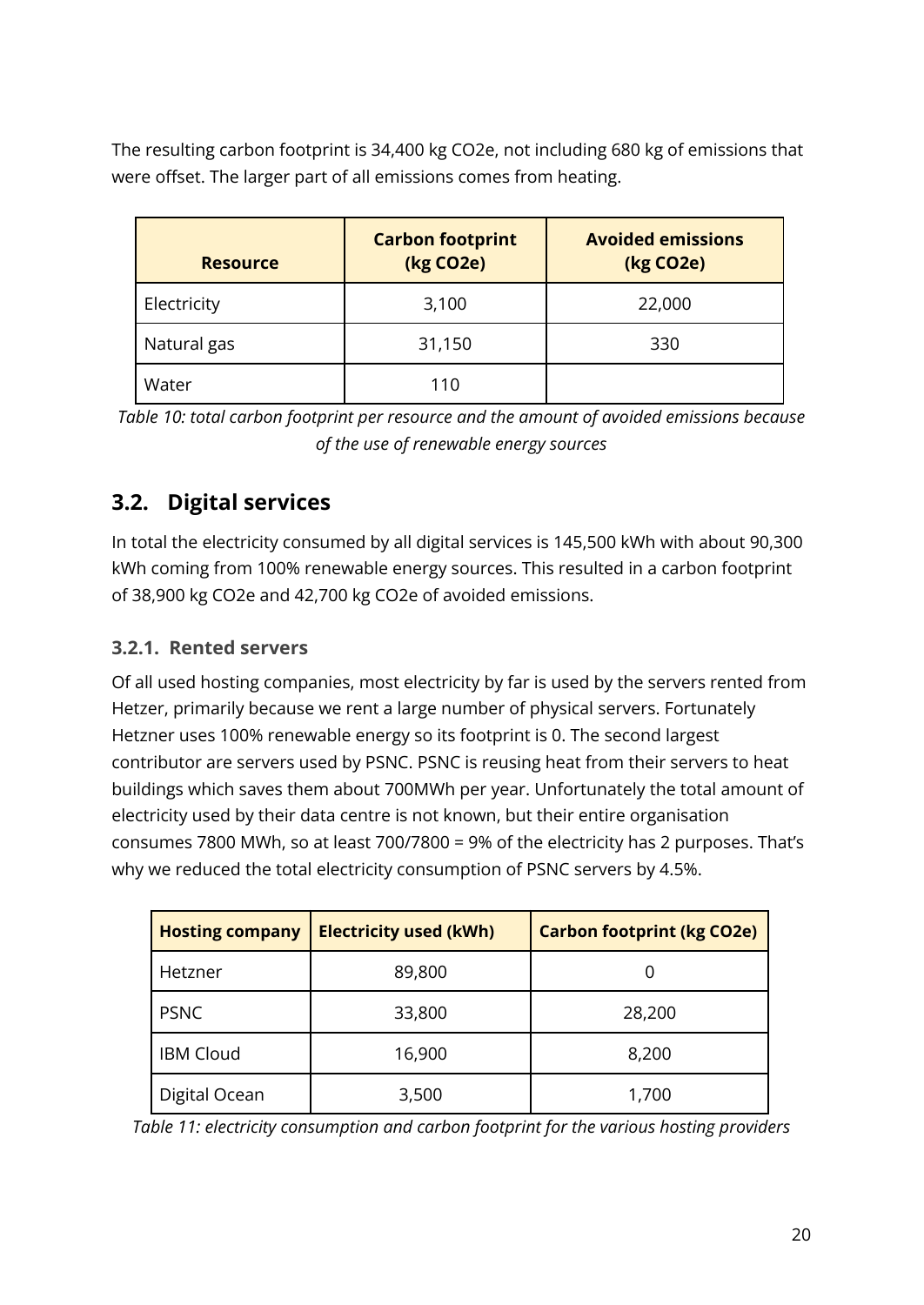#### **3.2.2. Large online data storages**

In total we stored about 38.9 TB of data in large online data storages. In comparison in 2018 this was estimated to be around 41.2 TB. For this 1,477 kWh was used which resulted in a carbon footprint of 734 kg CO2e (with 147 kg CO2e avoided due to the use of 100% renewable energy sources).

### <span id="page-21-0"></span>**3.3. Business travel**

In total 73 (one way) trips were made in 2020; 32 by plane, 40 by train and one by car. For most of the journeys we used the **[EcoPassenger](#page-35-5)** calculator that outputs emissions produced by car, train or plane. EcoPassenger only applies to travel within Europe. One person travelled to a conference outside of Europe, so we had to use an alternative calculator for this trip. We selected **[Atmosfair](#page-35-7)**, which uses similar factors in the calculation of air travel emissions than EcoPassenger. We also used Atmosfair for a few other trips because of issues with EcoPassenger. EcoPassenger was designed to be used on future travel dates, so we disregarded original dates and used the same date and time stamp for all trips. We applied the climate factor to all our calculations for longer plane trips. For short plane trips the "climate factor" option is not available in the calculator.

The total footprint of all travelling is 14,000 kg CO2e; 2,200 kg for trips made by ENA members and 11,800 for trips made by EF employees. For a few trips carbon offsetting was requested and in total 780 kg of CO2e was offset.

#### **3.3.1 Potential carbon footprint savings**

After further analysis of all direct flights, we identified four round-way trips that could have been done by train without much time loss. On average the one-way flight time during these trips was 2 hours and 31 minutes. If we assume 2.5 hours for travel to the airport plus check-in, the actual trip would take five hours. On average travelling by train instead would take 5 hours and 21 minutes. If we assume half an hour for travel to the nearest railway station, this increases total travel time by only 50 minutes. The expected carbon emissions savings for these four trips by train instead of plane would be 930 kg  $CO<sub>2</sub>$ 

We did not investigate potential carbon emissions savings for indirect flights as the rationale behind the stop-overs was not known (could have been intentional).

#### **3.3.2 Choosing how to travel**

Additional research showed that deciding what mode of transportation to select for business travel can be complicated. Take for example a one-way trip from The Hague to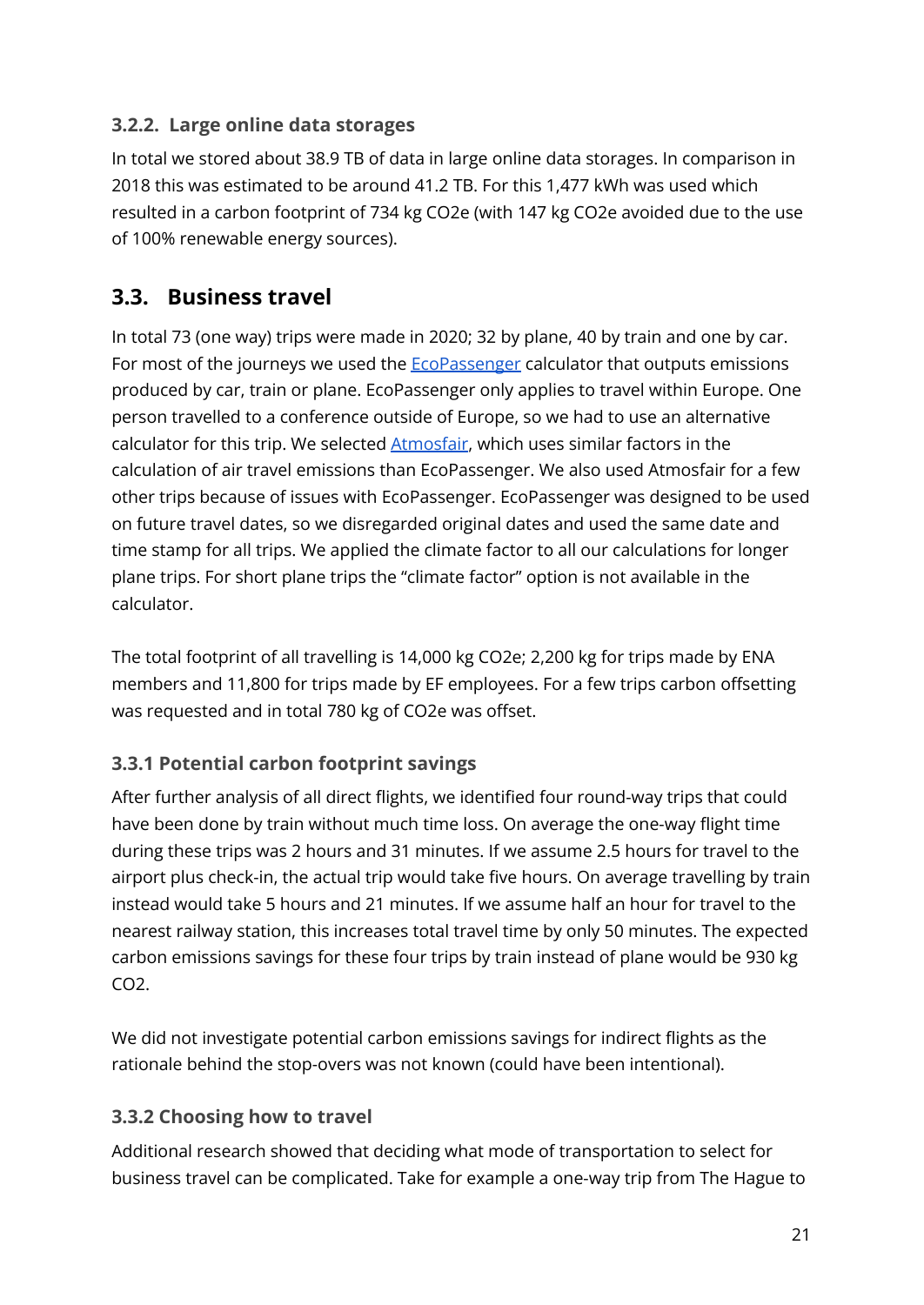Luxembourg, booked two - three weeks in advance. The fastest way to get there would be:

- 1. Train from The Hague HS to Schiphol (takes 30 minutes, costs €9,50)
- 2. Check-in at Schiphol (90 minutes)
- 3. Direct flight to Luxembourg airport (55 minutes, €204,-)
- 4. Bus from Luxembourg airport to city centre (30 minutes, €2)

Total travel time is around 3 hours and 25 minutes, total costs €216 (rounded off) and resulting carbon footprint 119 kg CO2e. Travelling by train, with the Thalys from Rotterdam to Brussels Midi, takes at least 5 hours and 20 minutes, requires three transfers, costs €95 and has a footprint of only 10 kg CO2e. So looking at costs and carbon footprint the train would be best, but at the expense of almost two hours extra travel time. Alternatively one can travel by car. This will take around 4 hours and 10 minutes without traffic jams, costs around €68, and has a footprint of around 92 kg CO2e. But the options do not end there. There is a much cheaper flight with one stop-over which results in a total travel time of five hours and costs €80,- less. There's also a cheaper train option using the regular IC train to Brussels costing only €28 but taking 35 minutes longer. A summary of these options is shown in Table 12.

The conclusion here is that any decision on what mode of transport to take, needs to consider the combination of total travel time, costs and carbon footprint. Also contrary to popular belief, the train is not always more expensive than flying.

| <b>Travel</b><br><b>Modality</b> | <b>Total travel time</b> | <b>Costs</b> | <b>Carbon footprint</b>  |
|----------------------------------|--------------------------|--------------|--------------------------|
| <b>Plane</b>                     | 3:25(5:00)               | €216 (€126)  | 119 kg CO <sub>2</sub> e |
| Car                              | 4:10                     | € 68         | 92 kg CO2e               |
| <b>Train</b>                     | 5:20(5:55)               | € 95 (€ 28)  | 10 kg CO2e               |

*Table 12: possible options for travelling from The Hague to Luxembourg. Cheaper option is between round brackets but takes more time*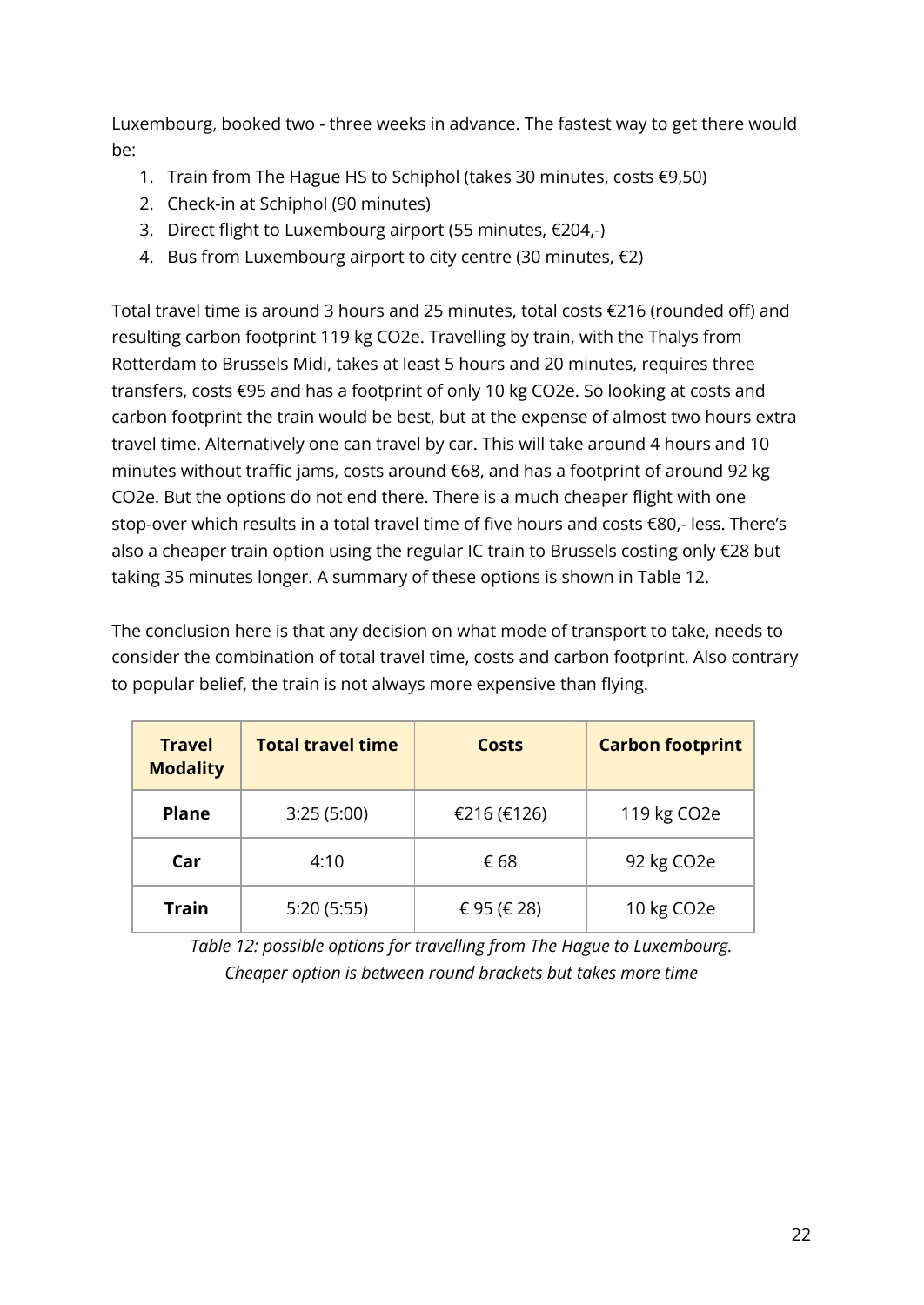## 4. Comparison with 2018 footprint

Comparing our 2020 carbon footprint figures with those calculated in 2018 is a bit like comparing apples and oranges. Several changes were made to our calculation method and the circumstances in 2020 were very different. People were often forced to work from home because of Covid lockdowns and many business meetings were done online instead of in person. Despite all this, we do want to compare our 2018 and 2020 footprints because we would like to see how we are progressing in reducing our carbon footprint.

In 2018 we were not able to get confirmation that electricity used at the office and by the rented servers from our biggest provider came from 100% renewable sources. Halfway through 2019 we finally received this confirmation for both and we did a quick re-calculation based on the current number of the digital services at that time. For working at the office we assumed that the resource consumption in 2019 was the same as in 2018, except that we set the carbon intensity of all electricity from verified renewable sources to 0. This led to a big decrease in both the working at the office and digital services carbon footprint as can be seen in Figure 2.



### **Comparison of Carbon Footprint calculations**

*Figure 2: comparison between 2018 and 2020 carbon footprint calculations, plus a rough estimate of the 2019 footprint.*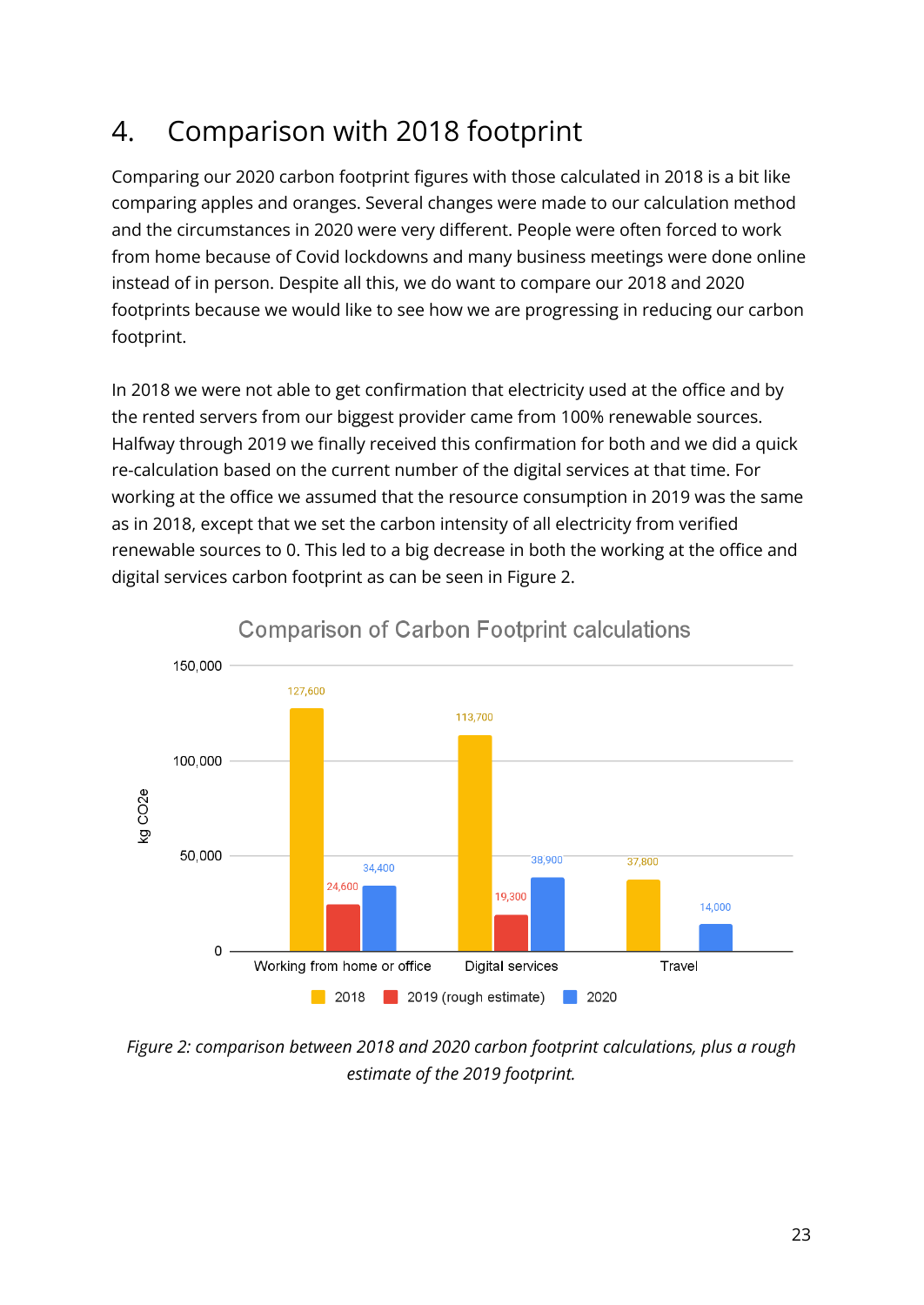## **4.1. Office and home working**

The many assumptions we had to make in calculating the footprint of working from home and at the office has led to a large margin of uncertainty in the carbon footprint of 2020. However, we are confident that the 2020 calculation is more accurate than the one calculated in 2018. In 2018 we used a rather crude calculation method that most certainly overestimated electricity usage.

According to our new calculation method, working from home has a slightly lower usage of electricity than working at the office, but a much higher usage of energy for heating home workspaces. Also water usage is estimated to be bigger for home working, primarily because water usage at the office is relatively low (compared to the average Dutch office). This is summarised in the table below.

| <b>Resources used for</b><br>working at the office<br>or from home | 2018                    | 2020   |
|--------------------------------------------------------------------|-------------------------|--------|
| <b>Electricity kWh</b>                                             | 153,500 (overestimated) | 53,000 |
| 12,700 (overestimated)<br>Gas m3                                   |                         | 16,700 |
| Water m3                                                           | 231                     | 364    |

*Table 13: resources used in 2020 and 2018 for working at the office and from home*

In 2019 we estimated the carbon footprint for working at the office to be around 24,600 kg CO2e. In 2020 we recalculated this footprint to be 34,400 kg CO2e. Note that daily commutes were not taken into account in both years and there was much less commuting in 2020.

## **4.2. Digital services**

Our 2020 calculation method changed compared to 2018. In 2018 we did not take data centre PUE into account and for 2020 we increased the estimated power consumption of virtual servers because new data shows that number was too low in 2018.

In 2018 we predicted that the carbon footprint of our digital services would decrease significantly because our old ingestion system would be decommissioned soon. This happened in 2019 and a big clean-up was done reducing the number of servers rented from provider Hetzner. However, over time the number of applications rose again, primarily those running at another provider IBM. For example, several IIIF services were set up and in 2020 a new Europeana website was launched while keeping the old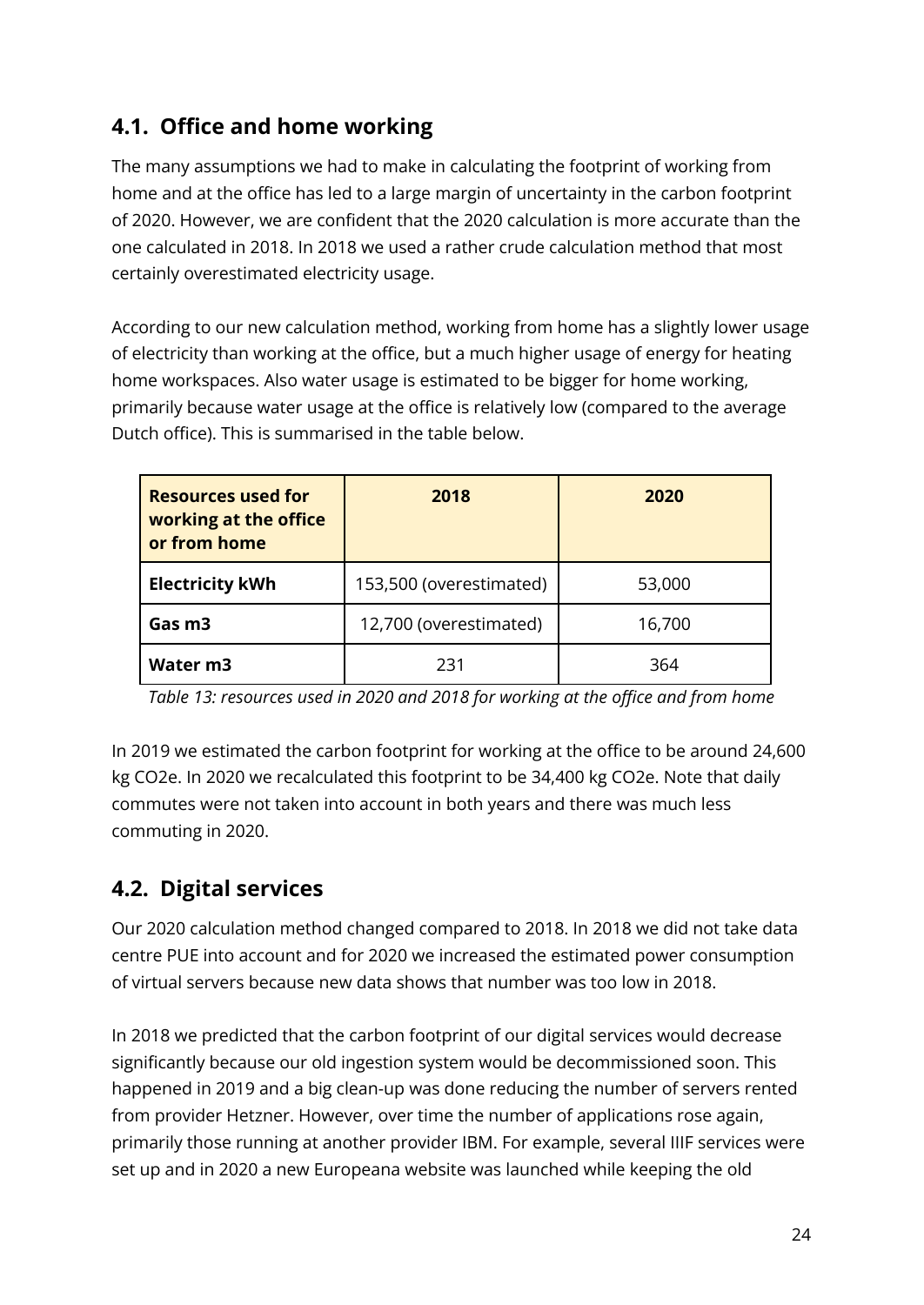Europeana website (plus a few dependent digital services) up and running. The table below compares the number of servers or applications running at our 3 biggest providers.

| <b>Provider</b>  | 2018                                                      | 2020                                      |
|------------------|-----------------------------------------------------------|-------------------------------------------|
| <b>IBM Cloud</b> | 174 applications<br>64 extra services <sup>4</sup>        | 235 applications<br>50 extra services     |
| <b>Hetzner</b>   | 109 physical servers<br>7 virtual server                  | 48 physical servers<br>45 virtual servers |
| <b>PSNC</b>      | 7.6 physical servers <sup>5</sup><br>37.8 virtual servers | 19 physical servers<br>31 virtual servers |

*Table 14: number of servers used in 2018 and 2020*

Besides differences in calculation method, the increase in the 2020 footprint is to a large extent caused by the higher number of physical servers used by PSNC. The carbon footprint of PSNC servers more than doubled; from 11,400 kg CO2e in 2018 to 28,200 kg CO2e in 2020. The number of applications in IBM Cloud rose as well, but these applications are similar to virtual servers which have a much lower impact. The carbon footprint for IBM Cloud increased from 6,290 kg CO2e in 2018 to 8,230 kg CO2e in 2020 (not counting large data storage usage). Servers at Hetzner do not contribute to the 2020 carbon footprint as they are powered by 100% renewable electricity.

### **4.3. Business travel**

In total 36½ (round) trips were made in 2020 compared to 232 round trips in 2018, which is a reduction of 84%. The much lower numbers can be attributed to the Covid-19 outbreak which resulted in lockdowns in many European countries which severely affected travel in 2020. The relatively higher number of train trips in 2020 is caused by increased environmental awareness amongst Europeana employees and a new policy to prefer train travel over flying.

<sup>4</sup> Extra services are other platform services offered by IBM such as a database

 $^{\rm 5}$  In 2018 4 physical servers and 29 virtual servers located at PSNC worked approximately 40% of the time for Europeana and 60% for other users (in addition to the 6 physical servers and 29 virtual servers that were fully dedicated to Europeana).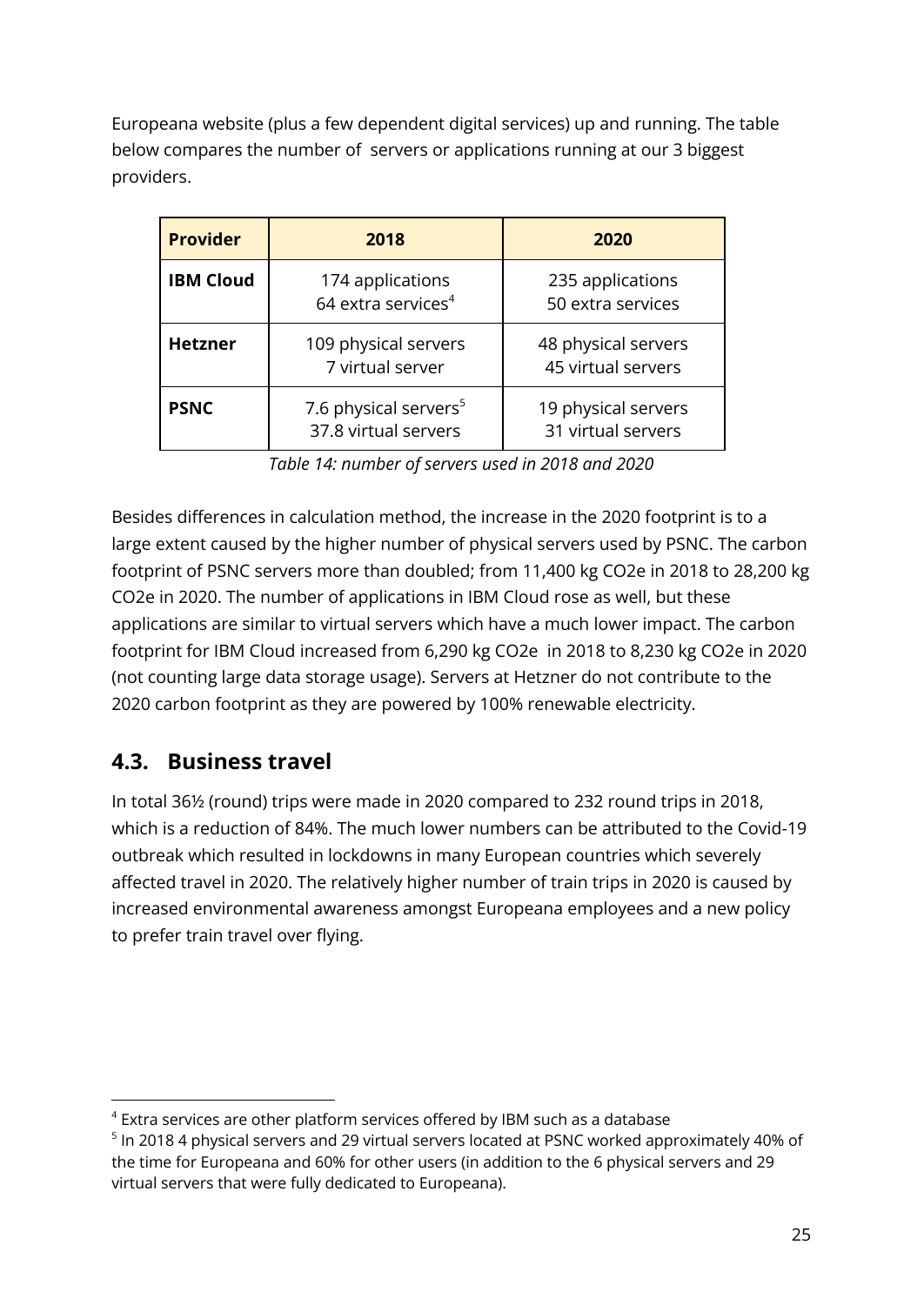| Trips (round way) | 2018      | 2020 |  |
|-------------------|-----------|------|--|
| <b>Airplane</b>   | 170<br>16 |      |  |
| <b>Train</b>      | 61        | 20   |  |
| Car               |           | ⅓    |  |

*Table 15: Number of business trips in 2018 and 2020*

For the 2020 calculation we used a different travel footprint calculator, which rates longer plane travels with a higher carbon footprint because of the use of the RFI factor (see also [section](#page-21-0) 3.3). In total the estimated emissions in 2020 were 14,000 kg CO2e compared to 37,800 in 2018. This is 63% less. The difference between 84% less travel and 63% less emissions can be explained by using a different travel calculator, but also because a few train trips were missing in the 2018 travel emissions.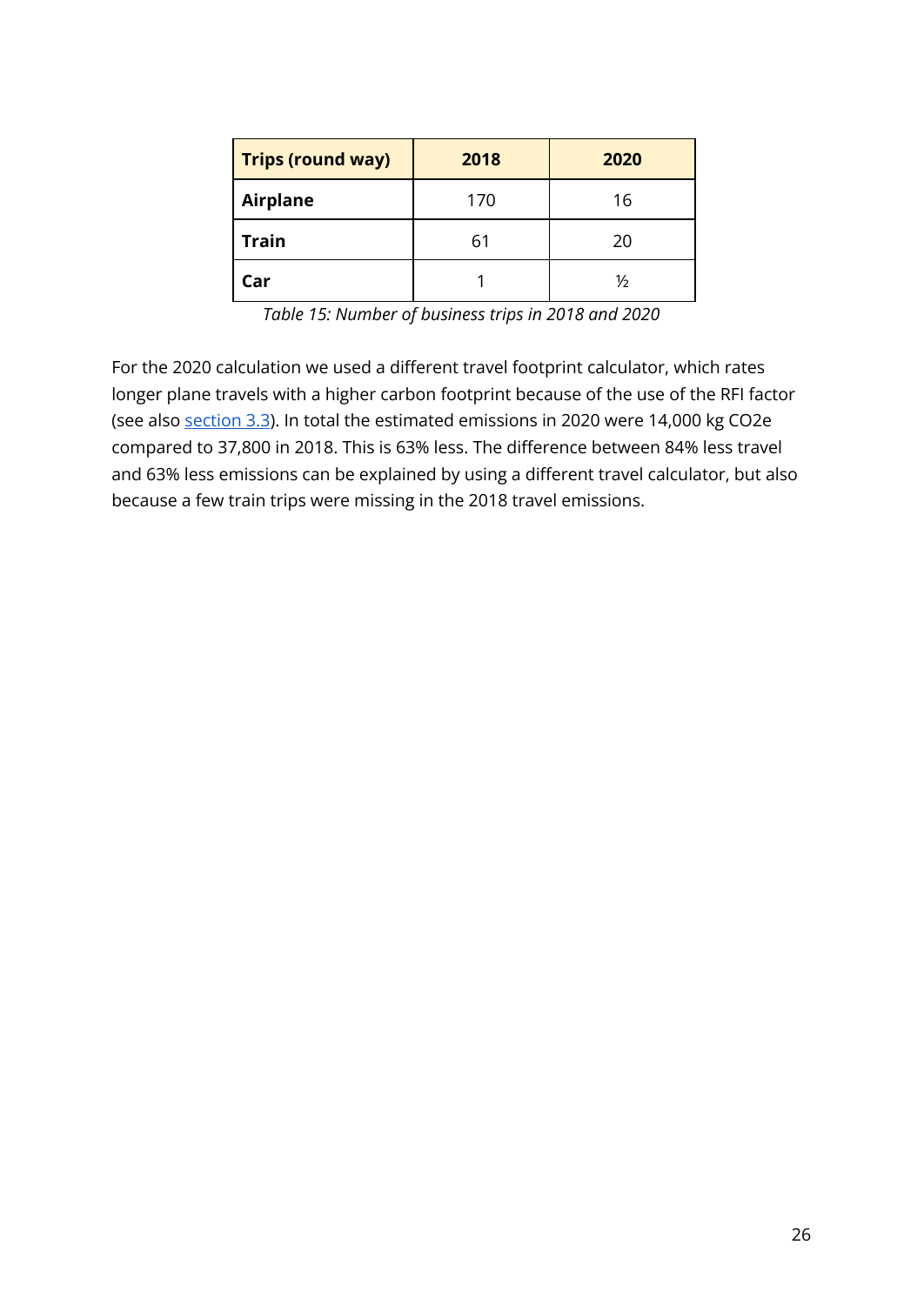## 5. Conclusions and recommendations

## **5.1. Conclusions**

It is difficult to compare the 2020 carbon footprint with that of 2018 or 2019. This is because of differences in calculation method, different circumstances and because in 2018 we did not have confirmation that some of the used electricity came from renewable sources. Nevertheless it is clear that the footprint of business travel decreased in 2020. The main reason is that there was much less travel because of Covid, but also because people travelled more by train.

We found that working from home causes more carbon emissions than working at the office, because more space needs to be heated. Moreover, at the office all electricity comes from renewable sources and for working from home this is not always the case. These two factors explain the footprint increase in 2020 for working from home or at the office. However, we did not take the footprint of employee commuting into account and we can safely assume that was much lower in 2020. Since most employees use a bicycle or public transport for commuting, we expect that on average working at the office has a lower total footprint.

For digital services we made several changes to our 2020 calculation method; we started taking data centre efficiency into account and we increased the estimated electricity consumption of a virtual server. Both factors contributed to the higher digital services footprint we found in 2020. Additionally, the number of digital services deployed at providers that use no or little renewable energy has gone up, so even without calculation changes, the digital services footprint would have been bigger in 2020 compared to 2019.

The most difficult aspect of carbon footprint calculations remains obtaining usage data. Many third party service providers do not publish the necessary information and when asked are not always able to share such information.

The second difficult issue is selecting appropriate emission factors and finding a good travel footprint calculator. During our investigation we regularly encountered different figures for similar activities or resources, which can only be explained by differences in scope or calculation method. Unfortunately the exact methodology and scope is not always provided or very well explained. Our intention is to use the same sources and methodology in future calculations, so comparisons can be made to the numbers presented here. Even if a used carbon intensity factor is not entirely accurate, we can still use it in future calculations and see whether progress was made in lowering our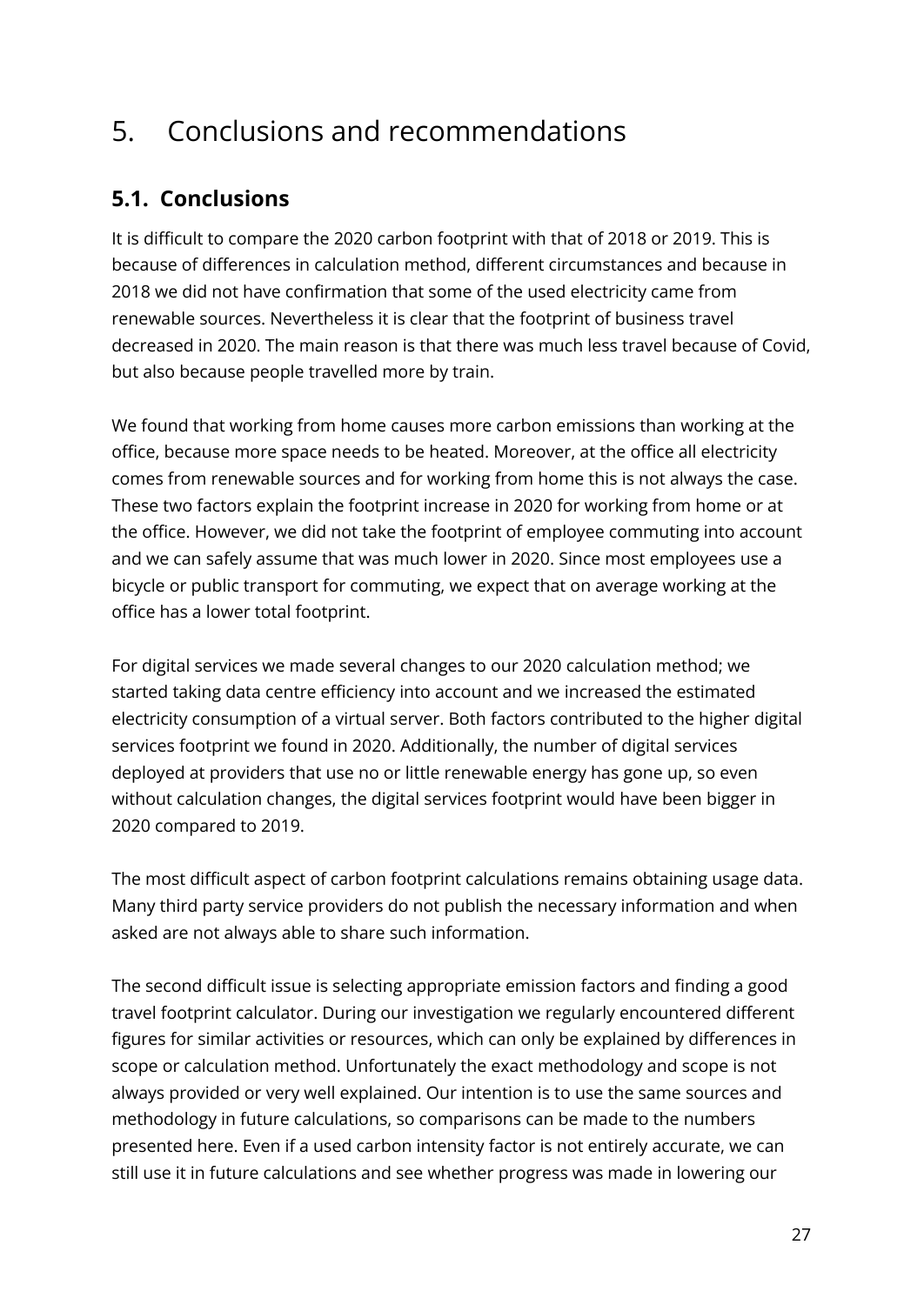carbon footprint or not. However, comparing our findings with footprints of other organisations cannot be done without analysing the differences in calculation methods and scope.

### **5.2. Recommendations**

There are a lot of possibilities to reduce the carbon footprint of the organisation, but there is no silver bullet. Below we will discuss for each category the measures that we think can be most effective while keeping effective business operations in mind.

## **5.2.1. Digital services**

Digital services are the biggest contributor to the organisation's carbon footprint, so it is also the area where we can potentially gain the most. The easiest solution is to approach all digital service providers that do not use renewable energy (such as IBM Cloud, Amazon and PSNC) and ask them to switch to renewable energy. PSNC is already building a new solar installation, but it is not clear yet to what extent this will lower its footprint in the coming years. If providers are not able to reduce the carbon footprint of the services Europeana buys from them we could eventually consider switching to a different provider. This is however a lot of work for the developers and infrastructure teams. Also when switching providers there will be a transition period where digital services are running both at the old and new provider, which means double costs and higher footprint.

In the past system administrators would from time to time investigate whether a particular rented server could be decommissioned. While gathering data for our footprint calculations we found a few servers and applications that were obsolete but not marked as such. It seems that often both developer and system administrator knowledge is required to determine whether a server or application is still useful or not. We recommend making this a joint effort that is scheduled in one or twice per year, where people from both infrastructure and development teams participate. During this investigation we can also check whether it would be desirable to set up a virtual server to replace a physical one as virtual servers consume less electricity.

All servers rented from provider Hetzner run on 100% renewable electricity so they do not increase the organisation's carbon footprint. Nevertheless it is useful to continue paying attention to reducing the electricity consumption of those servers. Worldwide only about 25% of all electricity comes from renewable resources, so reducing our own electricity usage means more renewable electricity for others.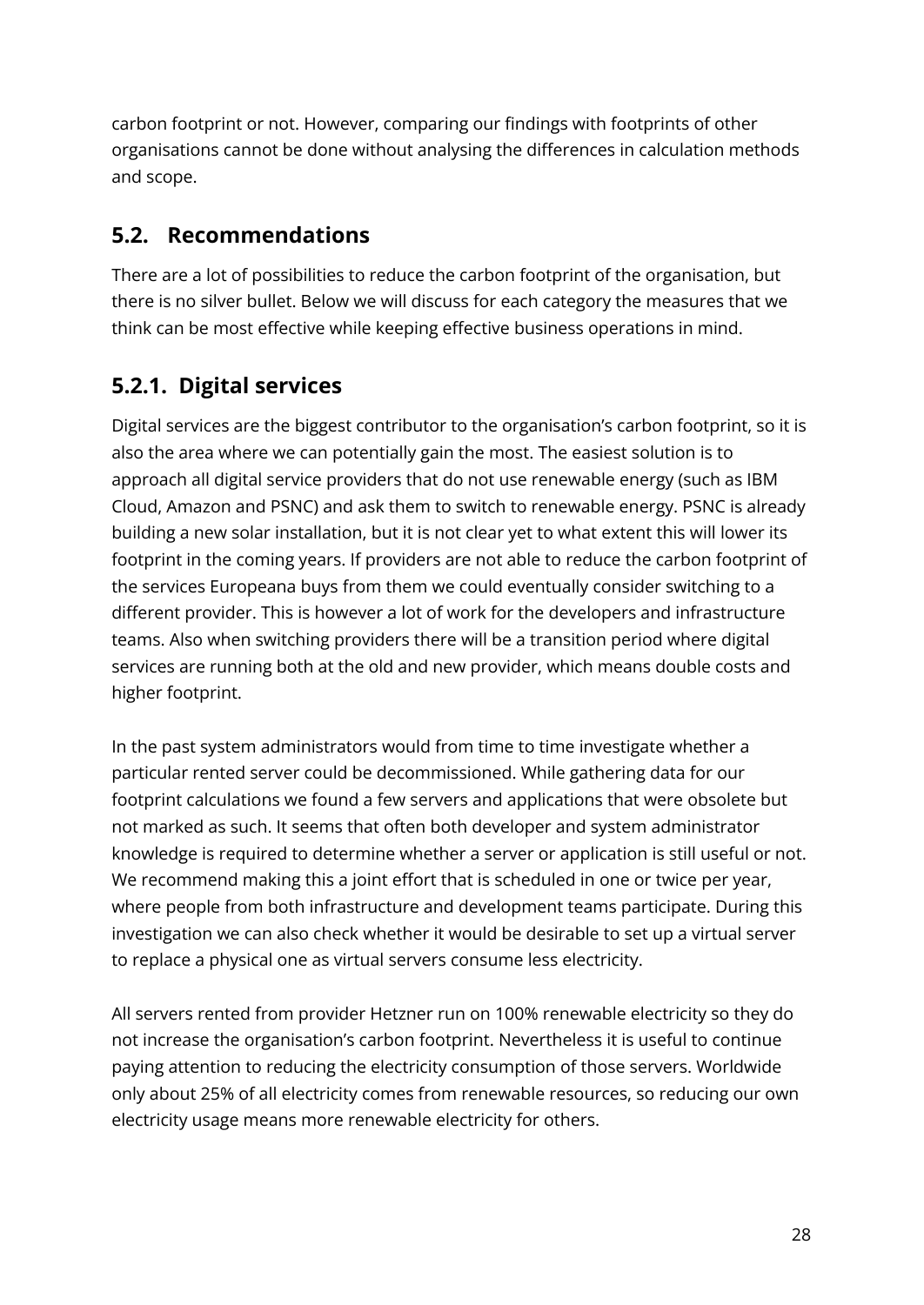During our investigation we tried to draw up a list of all online tools and services that are currently being used in the organisation. This list is quite large and probably incomplete as not all employees were involved. Part of the footprint of using these services is taken into account in our calculations, namely the electricity used by one's computer (this is part of the "workplace" footprint). However, the electricity used by these third party's servers is not taken into account. For most services that footprint will be quite small. Only when used intensively could we say that (on average) one or more of these servers is dedicated to serving our organisation. Nevertheless, opting for a service provider that has the lowest environmental impact whenever there is a need for a new one can be beneficial. This way we stimulate companies that try to make their services more green. Investigating this for all current services will be rather time-consuming since most service providers do not publish any sustainability data, but we could still take a gradual approach and start with the most used services.

### **5.2.2. Working from home and at the office**

Heating workspaces has a big impact on the organisation's carbon footprint. The Royal Library intends to move to a different building in several years' time, so that makes it unlikely that the library will invest in better insulation. Reducing emissions of heating home workspaces is also difficult. At best, we can explain to employees the benefits of better insulating their homes or switching to a form of heating with lower carbon intensity, but that decision is of course entirely up to each employee.

Alternatively Europeana can stimulate employees to work at the office, especially during colder periods. Research suggests that working from home during warmer periods and at the office during colder periods generally leads to the lowest amount of carbon emissions because heating emissions often outweigh those from commuting [[BBC](#page-35-8) [2020](#page-35-8)][WSP [2020](#page-36-8)]. A downside of course is that Covid measures recommend the exact opposite. We think that for Europeana the carbon footprint of working at the office is generally lower than working from home. Most employees commute by public transport and at the office all electricity comes from renewable sources. With home working this is not always the case. However, to be more precise we would need to calculate the commuting carbon footprint.

Finally, reminding employees to be mindful about their electricity consumption and heating will help to reduce emissions and costs to some extent. For example, switching off your computer, monitor and workspace lights at the end of the day, or configuring your devices to automatically go into sleep mode after a certain amount of time. This will help regardless of the working location.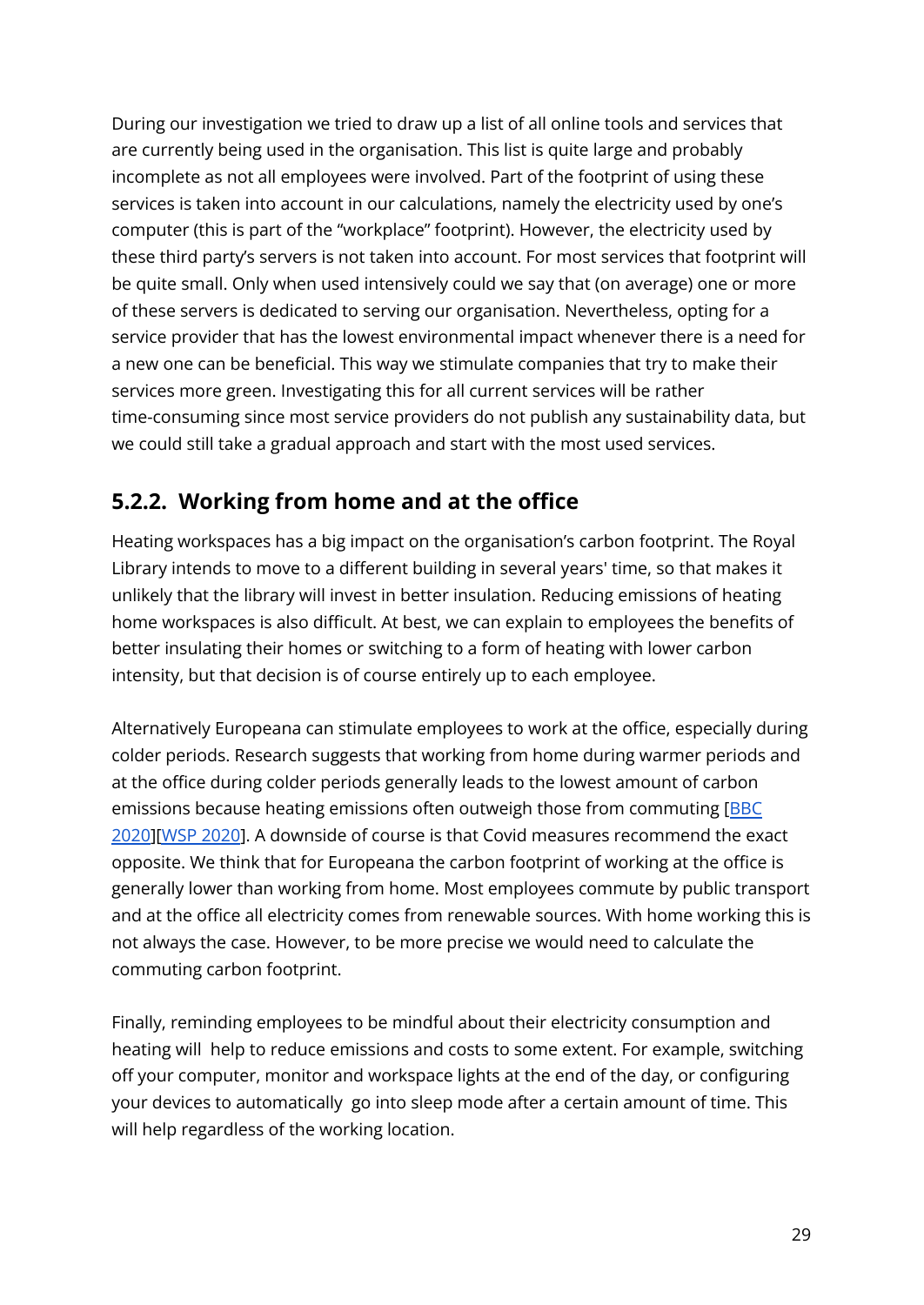### **5.2.3. Business travel**

Purely from a carbon footprint point of view, it would be best to not do any business trips. However for our organisation there is an absolute need for travelling. In-person meetings are more effective than virtual ones and help build and strengthen relationships. For each intended business trip it would be best to weigh the pros and cons of having a virtual meeting versus travelling to an in-person meeting. Setting up guidelines can be helpful, but may be hard to establish as it's difficult to measure the effect on relationships.

When travel is required, selecting the best way to travel can also be difficult. There often is a trade-off between total travel time, costs and carbon footprint. Our research shows that travelling by train has a significantly lower carbon footprint compared to flying, but is often slower than travelling by plane. However, business trips done by train with a total travel time up to six hours usually do not take much extra time compared to flying. This is because flying requires extra time for travelling to the airport, checking-in and travelling from the airport to the final destination. For trips by train longer than seven eight hours total travel time, the difference in travel time with flying tends to be much bigger.

In 2020 a lot more trips were done by train instead of by plane compared to 2018. It is not likely that the emissions caused by very long trips can be reduced much in the coming years. Offsetting emissions is an option although at the moment we lack insight into the exact impact of offsetting and what offsetting schemes work best. This should be investigated. Additionally, good tools to investigate the carbon footprint of overnight stays (in hotels) are not yet available. We should keep an eye on this to see if this changes. Finally, during business trips travelling by local public transport should be encouraged as much as possible. Trains, trams and buses have a lower footprint than cars.

## **5.2.4. Refining our calculations and data gathering**

Gathering the data required for carbon footprint calculations is time-consuming, so we recommend automating this more. We already started with this by creating scripts that quickly analyse the footprint of most digital services in IBM Cloud. This should be expanded to also include a new type of platform in IBM Cloud that software developers started using recently (named Kubernetes). Also keeping track of the number of rented servers at other providers should be automated.

We recently made adjustments to our travel declaration system so we can more easily track the footprint of business travel. Something to consider is a better system to keep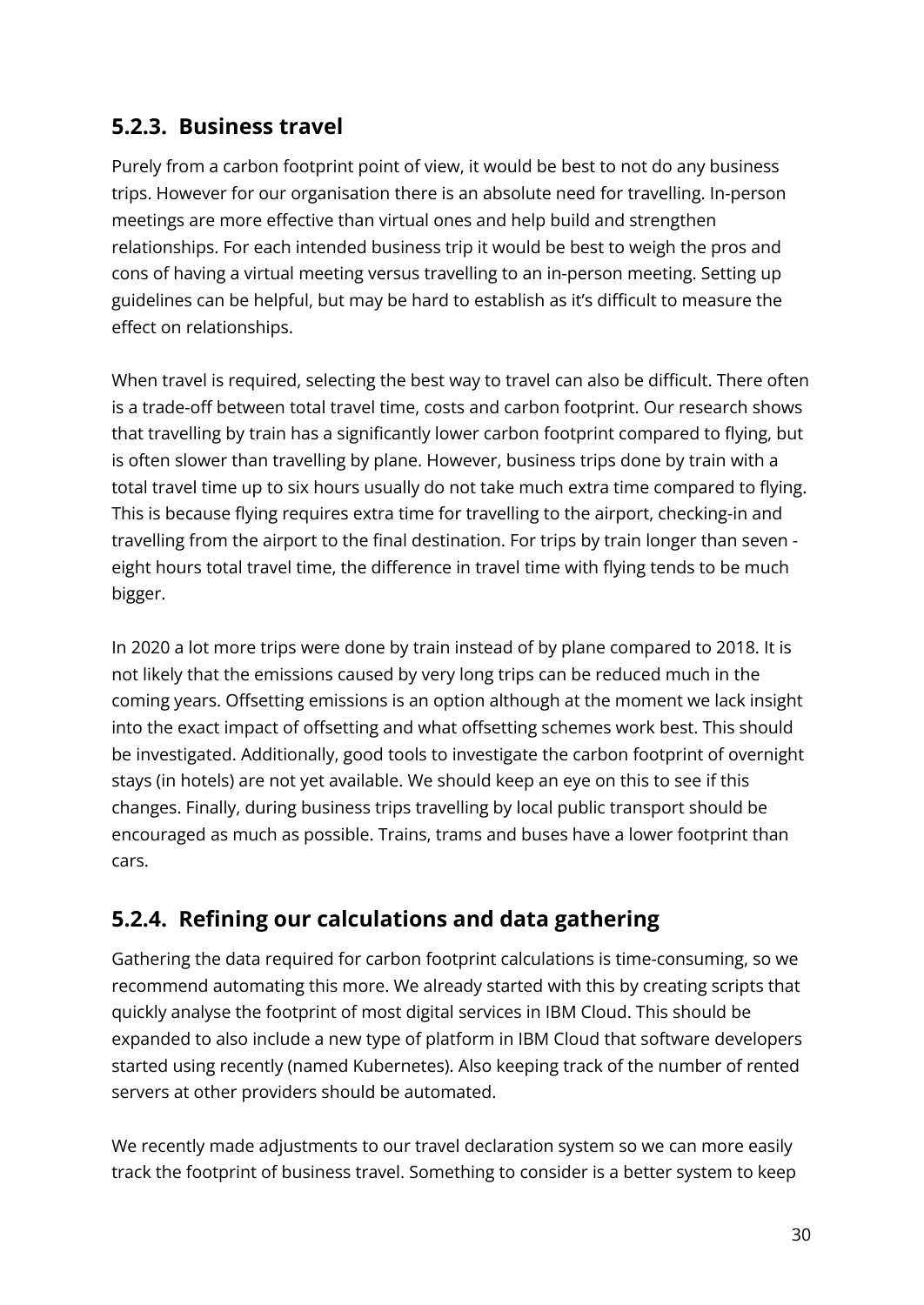track of how much time people work from home or at the office. If we could also document the type of transportation for daily commutes that will make future carbon footprint calculations of commuting much easier and more precise, although there may also be GDPR considerations here.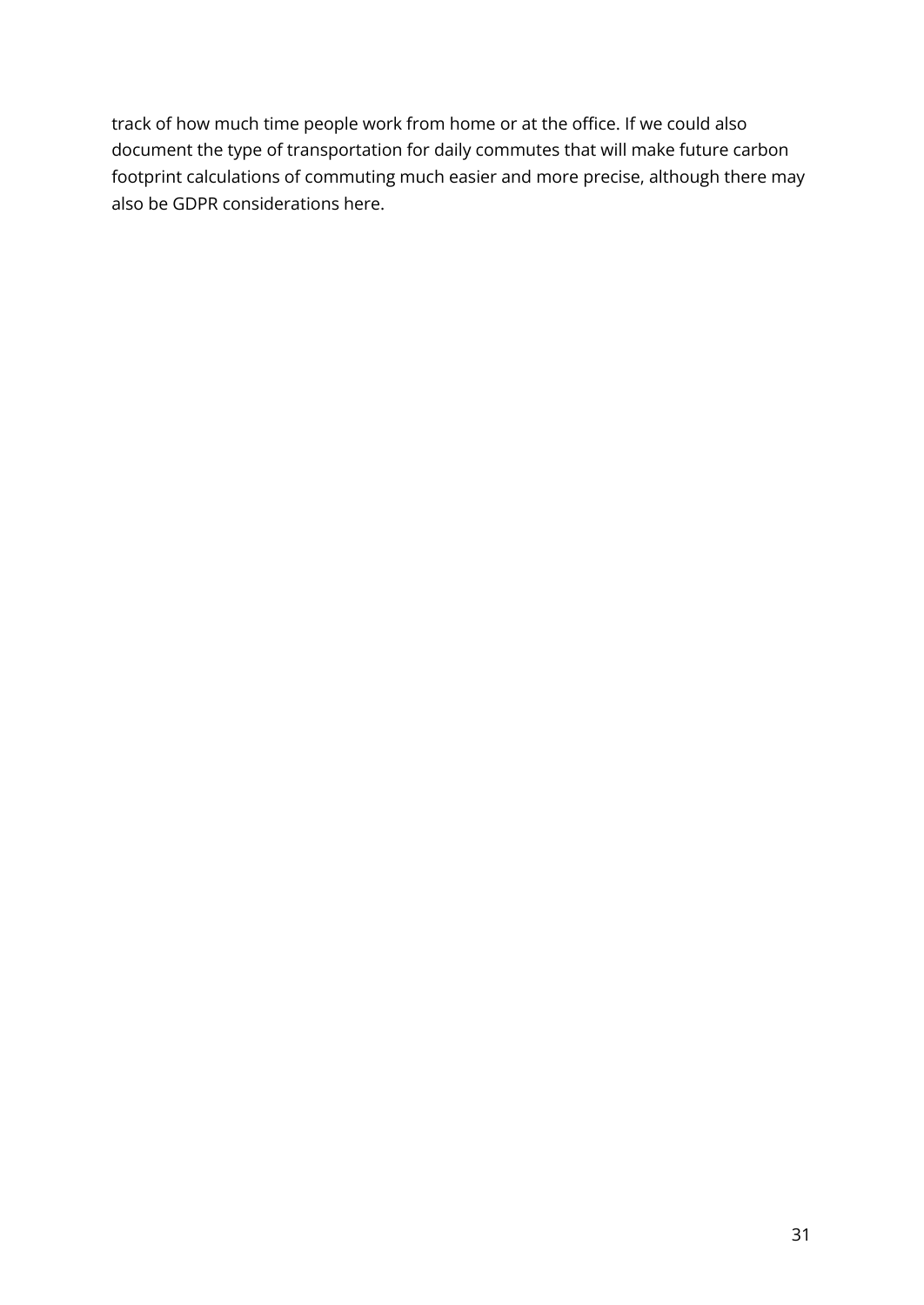## Appendix A - Average resource consumption for office and home working

## **A.1. Office**

The table below lists the numbers we found for estimating Europeana's resource usage for working at the office for an entire year (assuming pre-Covid situation) using different methods.

- Method 1 was based on our approach in 2018, using a percentage of the Royal Library total usage figures. At first a similar approach was used for 2020 but this led to much higher figures than deemed realistic.
- Method 2 used the [Milieubarometer](https://www.milieubarometer.nl/voorbeelden/kantoor/) average consumption for a governmental office space per FTE.
- Method 3a was based on the same Milieubarometer average consumption, but now per rented square metre of office space and Europeana's officially rented space (712 m2).
- Method 3b used the same approach as method 3b, but now also taking into account half of the estimated space used by Europeana shared with others (actual sharing factor was set to 2.1)

|                                                                                                       | <b>Electricity</b><br>(kWh / year) | <b>Natural gas</b><br>(m3 / year) | Water<br>(m3 / year) |
|-------------------------------------------------------------------------------------------------------|------------------------------------|-----------------------------------|----------------------|
| <b>Method 1 (2018)</b><br>Royal Library total usage figures<br>2017, assuming 1330 m3 office<br>usage | 153,514                            | 12,792                            | 231                  |
| <b>Method 1 (2020)</b><br>Royal Library total usage figures<br>2020, assuming 1330 m3 office<br>usage | 120,693                            | 10,707                            | 168                  |
| <b>Method 2</b><br>Average usage per FTE (43.9)                                                       | 113,543                            | 10,494                            | 312                  |
| <b>Method 3a</b><br>Average usage per official rented<br>space (712 m2) only                          | 61,232                             | 4,229                             | n/a                  |
| <b>Method 3b</b><br>Average usage per official rented                                                 | 84,853                             | 5,977                             | n/a                  |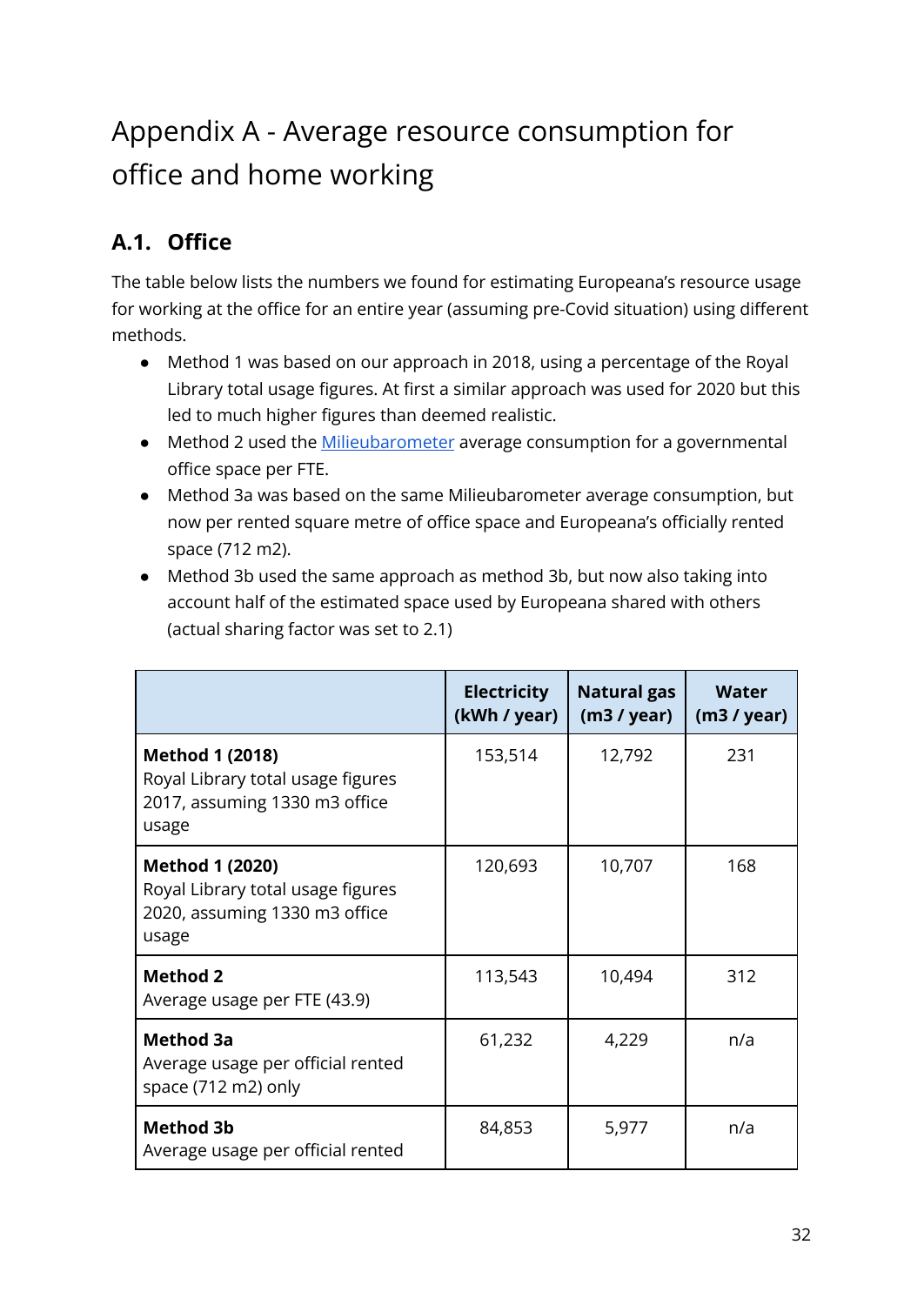| space (712 m2) + half shared space |  |  |
|------------------------------------|--|--|
| $(618 \text{ m2})$                 |  |  |

*Table A1: Different estimates using different methods for working at the office (pre-Covid as if office was fully occupied the entire year)*

The table above shows that there is a rather big difference between the different methods. The Milieubarometer website also presented a fairly wide range of figures. For example electricity usage is typically in the range of 1,200 to 4,400 kWh/FTE and natural gas usage for heating in the range of 133 to 578 m3/FTE. In the calculations for the table above the average also provided by Milieubarometer was used.

We know method 1 is very much an overestimation, but we also do not want to underestimate our emissions. That's why method 2 was selected for our calculations.

We followed mostly the methodology described in the **EcoAct whitepaper**. That paper used numbers for the UK but we tailored it to our own situation.

**Heating**: we used the 140W for workspace equipment from the whitepaper and multiplied it with 1696 working hours for 1 FTE in 2020. This results in 237 kWh/year/FTE.

**Lighting:** EcoAct uses 10W for lighting in a home setting, but in the Europeana office we have a lot more lighting than in the regular home so we adjusted this to 15 Watt. **Cooling:** EcoAct suggested that cooling is not used often, so can be omitted at home. We included a small percentage since cooling does form a large part of energy consumption in the office. As a rough estimate we went for 15 kWh per year per FTE. **Heating**: we feel the heating numbers presented by the EcoAct paper are rather pessimistic and instead took the [milieubarometer](https://www.milieubarometer.nl/voorbeelden/kantoor/) average heating per FTE which is 239 m3 natural gas/year/FTE.

**Water:** we used the general KB consumption figures from 2017 (assuming full time office usage) which was 231 m3 per year, so that's 5.3 m2 water/year/FTE (in the pre-covid period).

## **A.2. Working from home**

As mentioned earlier, some of the numbers presented in the EcoAct whitepaper seemed fairly pessimistic. This is especially so when comparing to actual measurements done by one environmentally conscious Europeana employee. He calculated using about 145 kWh/year electricity (5.3% extra) and 69m3 of gas/year (9.3% extra) due to home working. Of course one household can be very different from the average household, so we continued our search for better data.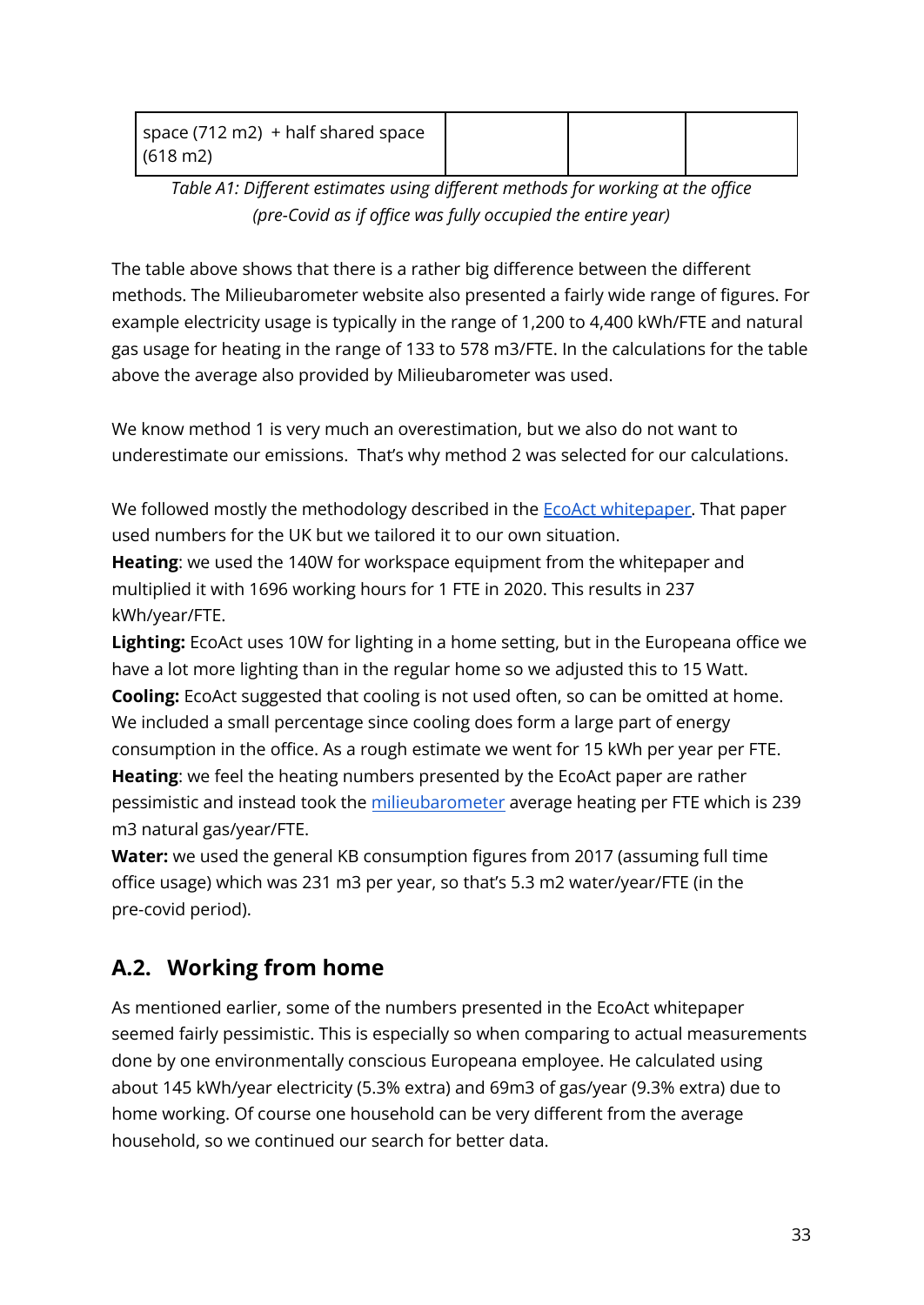We found a [whitepaper](https://www.anthesisgroup.com/wp-content/uploads/2021/02/Anthesis_-Remote-Worker-Emissions-Methodology_Feb-2021.pdf) from the Anthesis group that took a different approach and calculated that for Europe, working from home would increase the electricity usage on a working day with 57.59% and gas usage with 70.68%. Using their baseline energy consumption per day this leads to an extra 490 kWh electricity and 961 m3 gas per employee/year which is a factor 2 to 3 higher than the EcoAct numbers and 8 to 11 times that of the Europeana employee. However 961 m3 of natural gas extra seems rather unrealistic since that's more than 80% of the average Dutch household's gas consumption (1169 m3 gas, source [Milieucentraal](https://www.milieucentraal.nl/energie-besparen/inzicht-in-je-energierekening/gemiddeld-energieverbruik/)). We dismissed the Anthesis group data and again went for the EcoAct numbers, but with some adjustments

|                                         | <b>Electricity in</b><br>kWh / year | <b>Natural gas in</b><br>m3 / year |
|-----------------------------------------|-------------------------------------|------------------------------------|
| <b>Measured by 1 Europeana employee</b> | 145                                 | 69                                 |
| <b>EcoAct method</b>                    | 254                                 | 281                                |
| <b>Anthesis method</b>                  | 490                                 | 961                                |

*Table 2: comparison of the extra electricity and gas usage for working from home for an entire year*

**Lighting**: here we did follow EcoActs suggesting to use 10W so that's 17 kWh/year/FTE **Cooling:** in our survey we found that about 10% of the employees use cooling. The [milieucentraal](https://www.milieucentraal.nl/energie-besparen/duurzaam-verwarmen-en-koelen/airco-en-ventilatoren/) website provided 150 kWh/year as an average for air conditioning installations at home. WIth on average 1.71 people working at home this leads to 10% \* 150 kWh/year / 1.71 = 9 kWh/year/FTE

**Heating:** we used EcoActs 800 kWh/month for 6 months per year where heating is required. 800 kWh / 1.71 people  $* 6 = 2814$  kWh/year/FTE = 281 m3 gas/year/FTE **Water:** here we did not have good data to rely on and made our own estimate. Estimating four drinks per working day and four toilet flushes using around 8 litre per turn and another 3 litre for various uses, we have a total of 0.0360 m3 water per working day, so with 212 working days in 2020 that's 7.6 m3 water per FTE/year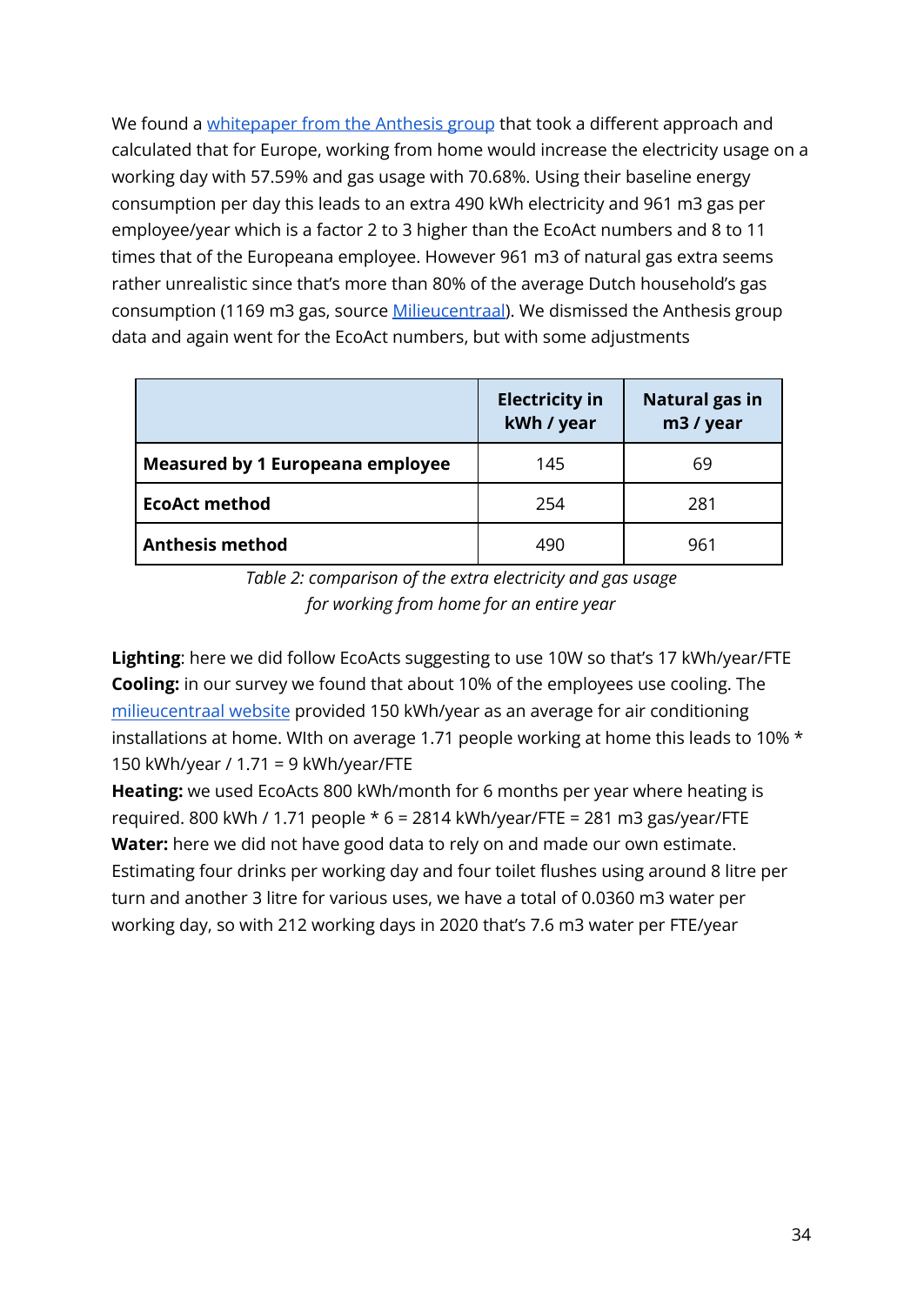## References

<span id="page-35-7"></span>**Atmosfair 2021,** Online flight emissions calculator available at <https://www.atmosfair.de/en/offset/flight/>

<span id="page-35-8"></span>**BBC 2020**, "*Why working from home might be less sustainable*", news article published at [https://www.bbc.com/worklife/article/20200218-why-working-from-home-might-be-less](https://www.bbc.com/worklife/article/20200218-why-working-from-home-might-be-less-sustainable)[sustainable](https://www.bbc.com/worklife/article/20200218-why-working-from-home-might-be-less-sustainable) 21 February 2021, accessed 21 November 2021

<span id="page-35-4"></span>**CarbonFootprint.com 2018,** "*Country specific electricity factors*", available at [https://www.carbonfootprint.com/docs/2018\\_8\\_electricity\\_factors\\_august\\_2018\\_-\\_online](https://www.carbonfootprint.com/docs/2018_8_electricity_factors_august_2018_-_online_sources.pdf) [\\_sources.pdf,](https://www.carbonfootprint.com/docs/2018_8_electricity_factors_august_2018_-_online_sources.pdf) accessed 24 September 2021

<span id="page-35-3"></span>**Cloud Carbon Footprint 2021**, "*Methodology*", online documentation available at <https://www.cloudcarbonfootprint.org/docs/methodology/> accessed 24 September 2021

<span id="page-35-0"></span>**CO2emissiefactoren.nl 2021a**, "*Hoe werkt het*", Dutch article published at <https://www.co2emissiefactoren.nl/hoe-werkt-het/#transparantie>, accessed on 24 September 2021

<span id="page-35-2"></span>**CO2emissiefactoren.nl 2021b**, "*Lijst emissiefactoren*", Dutch list of carbon emission factors, published at <https://www.co2emissiefactoren.nl/lijst-emissiefactoren/>, accessed 24 September 2021

<span id="page-35-1"></span>**EcoAct 2020,** "*Homeworking emissions whitepaper*", available at [https://info.eco-act.com/hubfs/0%20-%20Downloads/Homeworking%20emissions%20w](https://info.eco-act.com/hubfs/0%20-%20Downloads/Homeworking%20emissions%20whitepaper/Homeworking%20Emissions%20Whitepaper%202020.pdf?hsLang=en%20and%20adjusted%20were%20appropriate) [hitepaper/Homeworking%20Emissions%20Whitepaper%202020.pdf?hsLang=en%20and](https://info.eco-act.com/hubfs/0%20-%20Downloads/Homeworking%20emissions%20whitepaper/Homeworking%20Emissions%20Whitepaper%202020.pdf?hsLang=en%20and%20adjusted%20were%20appropriate) [%20adjusted%20were%20appropriate,](https://info.eco-act.com/hubfs/0%20-%20Downloads/Homeworking%20emissions%20whitepaper/Homeworking%20Emissions%20Whitepaper%202020.pdf?hsLang=en%20and%20adjusted%20were%20appropriate) accessed May 2021

<span id="page-35-6"></span>**EcoPassenger 2016,** "*EcoPassenger, Environmental Methodology and Data, Update 2016",* available at [http://ecopassenger.hafas.de/hafas-res/download/Ecopassenger\\_Methodology\\_Data.pd](http://ecopassenger.hafas.de/hafas-res/download/Ecopassenger_Methodology_Data.pdf) [f,](http://ecopassenger.hafas.de/hafas-res/download/Ecopassenger_Methodology_Data.pdf) accessed August 2021

<span id="page-35-5"></span>**EcoPassenger 2021**, online passenger transport footprint calculator, available at [http://ecopassenger.hafas.de/bin/query.exe/en?L=vs\\_uic&](http://ecopassenger.hafas.de/bin/query.exe/en?L=vs_uic&)